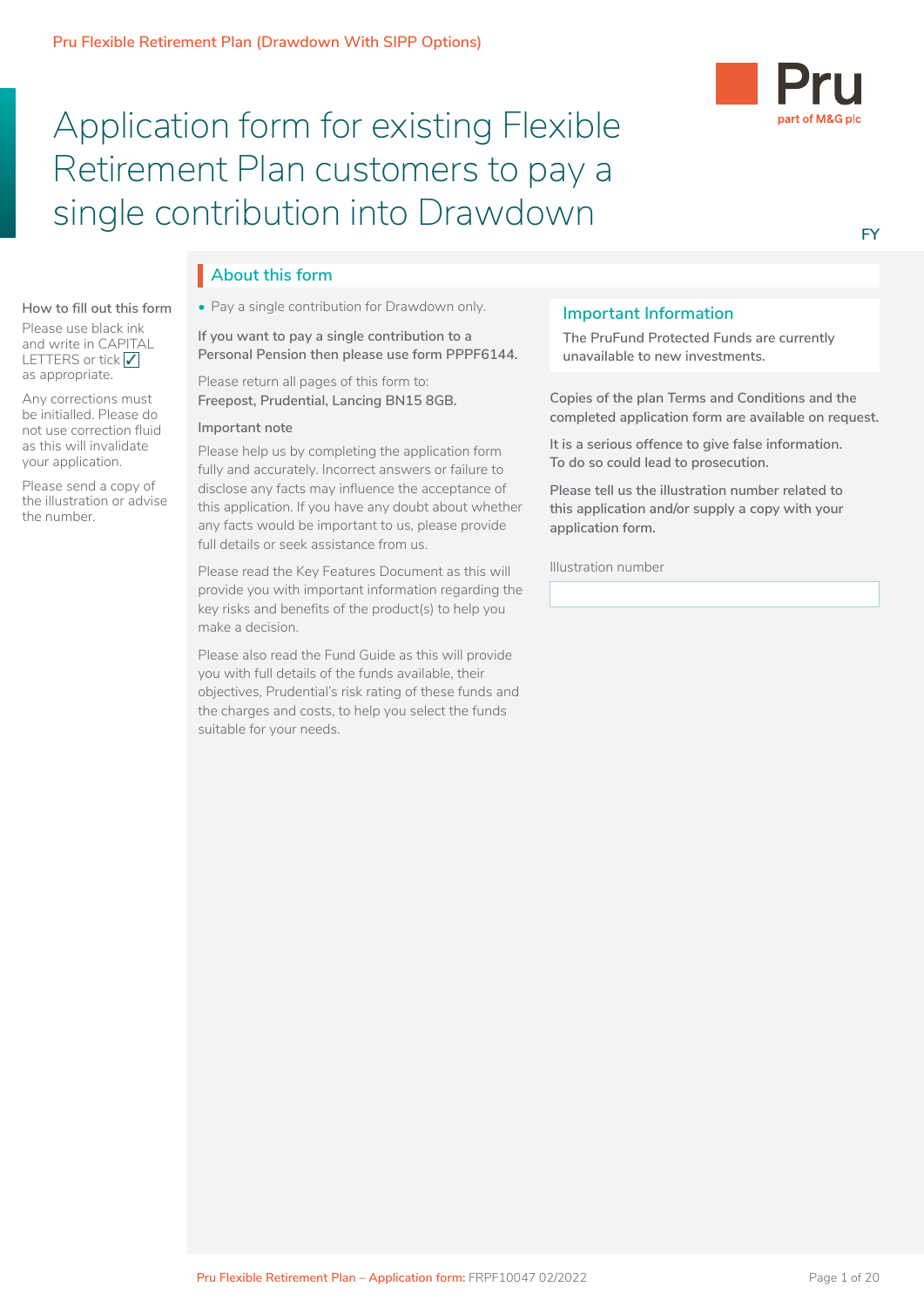|                                                                                                            | <b>Part A - Your details</b>                                                                          |                                                                                                                                                                                                                                                                                                                                                                                                                                                                                                        |
|------------------------------------------------------------------------------------------------------------|-------------------------------------------------------------------------------------------------------|--------------------------------------------------------------------------------------------------------------------------------------------------------------------------------------------------------------------------------------------------------------------------------------------------------------------------------------------------------------------------------------------------------------------------------------------------------------------------------------------------------|
| If "Other", please<br>state title.                                                                         | Mr<br>Miss<br>Title<br>Mrs<br>Ms<br>Dr                                                                | Other                                                                                                                                                                                                                                                                                                                                                                                                                                                                                                  |
|                                                                                                            | Surname                                                                                               | <b>Full Forenames</b>                                                                                                                                                                                                                                                                                                                                                                                                                                                                                  |
|                                                                                                            |                                                                                                       |                                                                                                                                                                                                                                                                                                                                                                                                                                                                                                        |
| You must be under<br>age 75.                                                                               | Date of birth<br>M<br>M<br>D<br>$\Box$                                                                | <b>Sex</b><br>Male<br>Female                                                                                                                                                                                                                                                                                                                                                                                                                                                                           |
|                                                                                                            | Permanent residential address                                                                         |                                                                                                                                                                                                                                                                                                                                                                                                                                                                                                        |
|                                                                                                            |                                                                                                       |                                                                                                                                                                                                                                                                                                                                                                                                                                                                                                        |
|                                                                                                            |                                                                                                       | Postcode                                                                                                                                                                                                                                                                                                                                                                                                                                                                                               |
|                                                                                                            | Daytime telephone number                                                                              | National Insurance number                                                                                                                                                                                                                                                                                                                                                                                                                                                                              |
|                                                                                                            |                                                                                                       |                                                                                                                                                                                                                                                                                                                                                                                                                                                                                                        |
| When you choose<br>to enter Drawdown,                                                                      | Anticipated Annuitisation Age (AAA)                                                                   |                                                                                                                                                                                                                                                                                                                                                                                                                                                                                                        |
| you must select<br>an Anticipated                                                                          | years                                                                                                 | Your Anticipated Annuitisation Age must be between age 56 and 99.                                                                                                                                                                                                                                                                                                                                                                                                                                      |
| Annuitisation Age which<br>is the age you intend                                                           | Are you a Prudential Policyholder?                                                                    | Yes<br>No                                                                                                                                                                                                                                                                                                                                                                                                                                                                                              |
| to end your Drawdown<br>plan and to perhaps use                                                            | Have you previously accessed benefits flexibly?*                                                      | Yes<br>No                                                                                                                                                                                                                                                                                                                                                                                                                                                                                              |
| your remaining fund to<br>buy an annuity.                                                                  | If Yes, please specify the date these were accessed                                                   | $\mathsf{M}% _{0}\left( \mathcal{M}_{0}\right) ^{1}\left( \mathcal{M}_{0}\right) ^{1}\left( \mathcal{M}_{0}\right) ^{1}\left( \mathcal{M}_{0}\right) ^{1}\left( \mathcal{M}_{0}\right) ^{1}\left( \mathcal{M}_{0}\right) ^{1}\left( \mathcal{M}_{0}\right) ^{1}\left( \mathcal{M}_{0}\right) ^{1}\left( \mathcal{M}_{0}\right) ^{1}\left( \mathcal{M}_{0}\right) ^{1}\left( \mathcal{M}_{0}\right) ^{1}\left( \mathcal{M}_{0}\right) ^{1}\left( \mathcal{M}_{0}\right) ^{1}\left($<br>$\Box$<br>D<br>M |
| * There are a number<br>of possible ways you<br>may trigger the Money<br>Purchase Annual                   | <b>Single Contributions</b>                                                                           |                                                                                                                                                                                                                                                                                                                                                                                                                                                                                                        |
| Allowance (MPAA)<br>when accessing your                                                                    | $\pounds$<br>Payable by<br>You                                                                        | Your employer<br>(gross)<br>£                                                                                                                                                                                                                                                                                                                                                                                                                                                                          |
| benefits flexibly. Your<br>pension scheme or<br>provider will have<br>informed you if this is<br>the case. |                                                                                                       | If employer contributions are being made, please ensure that the employer signs the Declaration on page 15.                                                                                                                                                                                                                                                                                                                                                                                            |
| For further information<br>please speak to your                                                            | Part B - Eligibility details - all applicants                                                         |                                                                                                                                                                                                                                                                                                                                                                                                                                                                                                        |
| Financial Adviser.                                                                                         | You must answer BOTH questions in this section.                                                       |                                                                                                                                                                                                                                                                                                                                                                                                                                                                                                        |
|                                                                                                            | person for whom this application is being made).                                                      | 1. Please tick one box below which best describes your current "employment" status (or the status of the                                                                                                                                                                                                                                                                                                                                                                                               |
|                                                                                                            | • Employed - chargeable to tax under<br>Schedule E (P.A.Y.E.)                                         | • Caring for one or more children under age 16                                                                                                                                                                                                                                                                                                                                                                                                                                                         |
|                                                                                                            | • Pensioner - chargeable to tax under                                                                 | • Caring for a person over age 16                                                                                                                                                                                                                                                                                                                                                                                                                                                                      |
|                                                                                                            | Schedule E (P.A.Y.E.)                                                                                 | • Full-time education (over age 16)                                                                                                                                                                                                                                                                                                                                                                                                                                                                    |
|                                                                                                            | • Self-employed - chargeable to tax under                                                             | · Unemployed                                                                                                                                                                                                                                                                                                                                                                                                                                                                                           |
|                                                                                                            | Schedule D in respect of self-employment<br>in a trade, profession or vocation or in<br>a partnership | • Other                                                                                                                                                                                                                                                                                                                                                                                                                                                                                                |
|                                                                                                            | person for whom this application is being made).                                                      | 2. Please tick one box below which best describes your current "residential" status (or the status of the                                                                                                                                                                                                                                                                                                                                                                                              |
|                                                                                                            | Are you a UK resident?                                                                                | Yes<br>No                                                                                                                                                                                                                                                                                                                                                                                                                                                                                              |
|                                                                                                            | If No, are you a Crown Servant, or married to or a civil partner of a Crown Servant?                  | Yes<br>No                                                                                                                                                                                                                                                                                                                                                                                                                                                                                              |
|                                                                                                            | You should check this with your financial adviser.                                                    | If you answered No to both of the last two questions you may not be eligible to contribute and get tax relief.                                                                                                                                                                                                                                                                                                                                                                                         |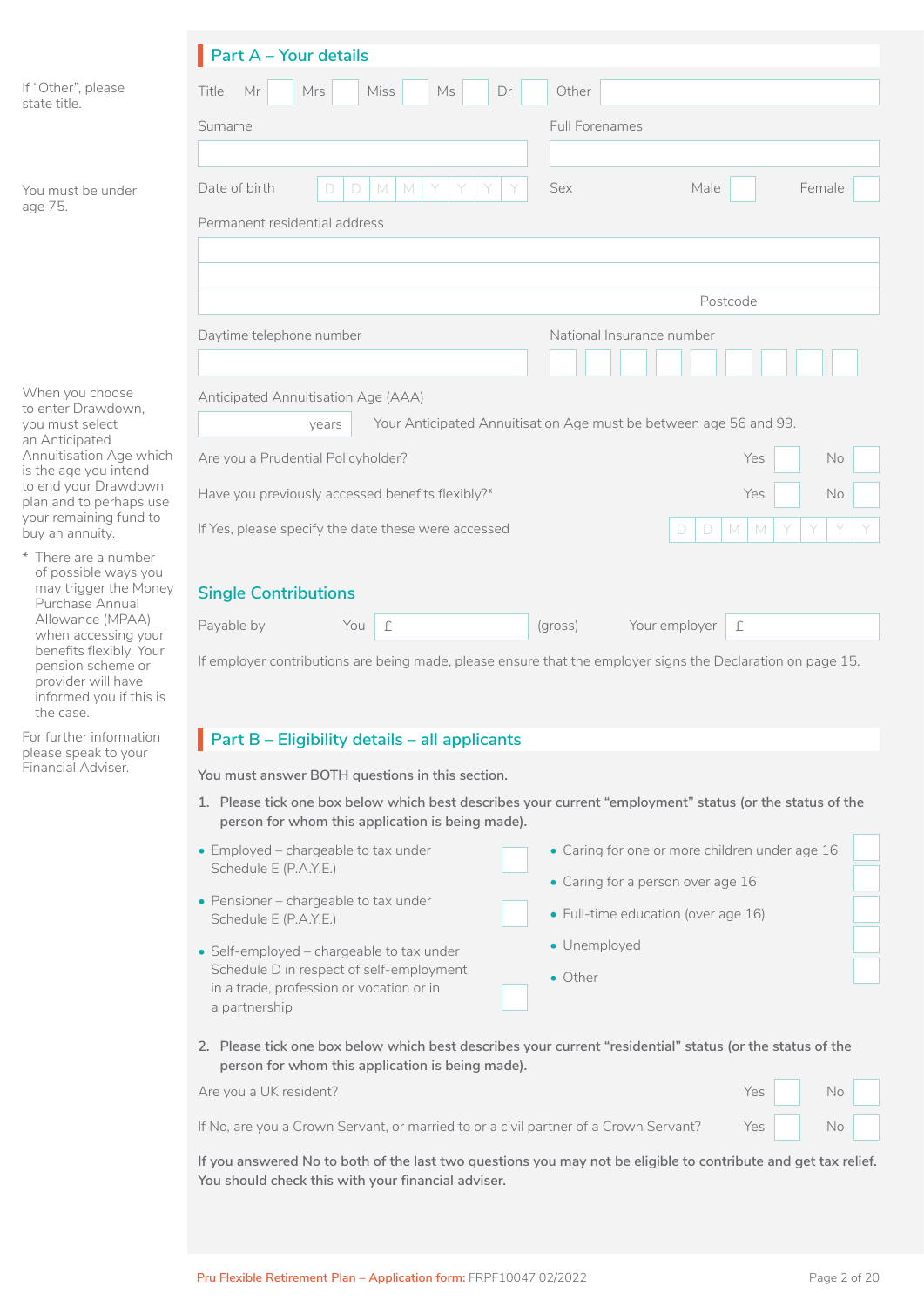# **Part C – Your employment details – employees only**

Name Telephone number

| You can ignore this section if your employer is not contributing or sending your contributions to |  |
|---------------------------------------------------------------------------------------------------|--|
| Prudential for you.                                                                               |  |

| Name of employer |  |  |  |
|------------------|--|--|--|
|------------------|--|--|--|

| Please give a contact name and telephone number, including the area code and extension if applicable. |  |
|-------------------------------------------------------------------------------------------------------|--|
|                                                                                                       |  |

E-mail address

Address of employer

Postcode

# **Part D – Investment of contributions – drawdown**

**We must first invest your single contribution in our Personal Pension to let us collect tax relief. Your investment will be held in the Prudential Cash Fund before being transferred internally to Drawdown.**

You can choose to invest the contribution in:

- **1** Up to 20 Investment funds, including a Self-Invested (SIPP) Option **or**
- **2** Drawdown Lifestyle Option

Please let us know the details of where you want your Drawdown plan to be invested opposite.

#### **SIPP Option**

| Do you wish to self-invest a percentage of your contribution?                                                                                                | Yes No |
|--------------------------------------------------------------------------------------------------------------------------------------------------------------|--------|
| If Yes, please show the % allocation of any Self-Invested Funds in the "Investment"<br>Funds" table on the next page, along with any further fund selection. |        |
| Do you already have an existing Pru Flexible Retirement Plan with Self-Investment?                                                                           | Yes No |

If **Yes**, please also complete Part I if you would like to change any of your existing instructions.

If **No**, please also complete Part I if you wish to Self-Invest a percentage of your contribution.

Please show the percentage investment split you want to invest in each of your chosen funds. If you have chosen the SIPP option above, please enter Self Invested Fund and the % of your contribution.

You can invest in up to 20 investment funds. Make sure that your total investments add up to 100%. Enter whole numbers, not fractions of a %.

Each PruFund Fund counts as two separate fund choices, as we will automatically add the Cash Feeder Fund or relevant PruFund Holding Account to your choice. Only one Protected PruFund Fund is allowed per plan.

If you are within 10 years of AAA you cannot choose the With-Profits Fund.

You cannot choose a PruFund Protected Fund if the remaining term to AAA is less than the minimum guarantee term available.

You can select the guarantee to match the date you reach your Anticipated Annuitisation Age, provided you will reach this age within the minimum and maximum guarantee terms available.

If the guarantee term selected ends less than 12 months before the date you reach your Anticipated Annuitisation Age, the Guarantee Date will always be set to this date except where you have selected the maximum guarantee term available.

Drawdown Lifestyle Option cannot be selected if you are aged 74 or over, or within 10 years of your AAA. Only one Lifestyle Option per plan is allowed.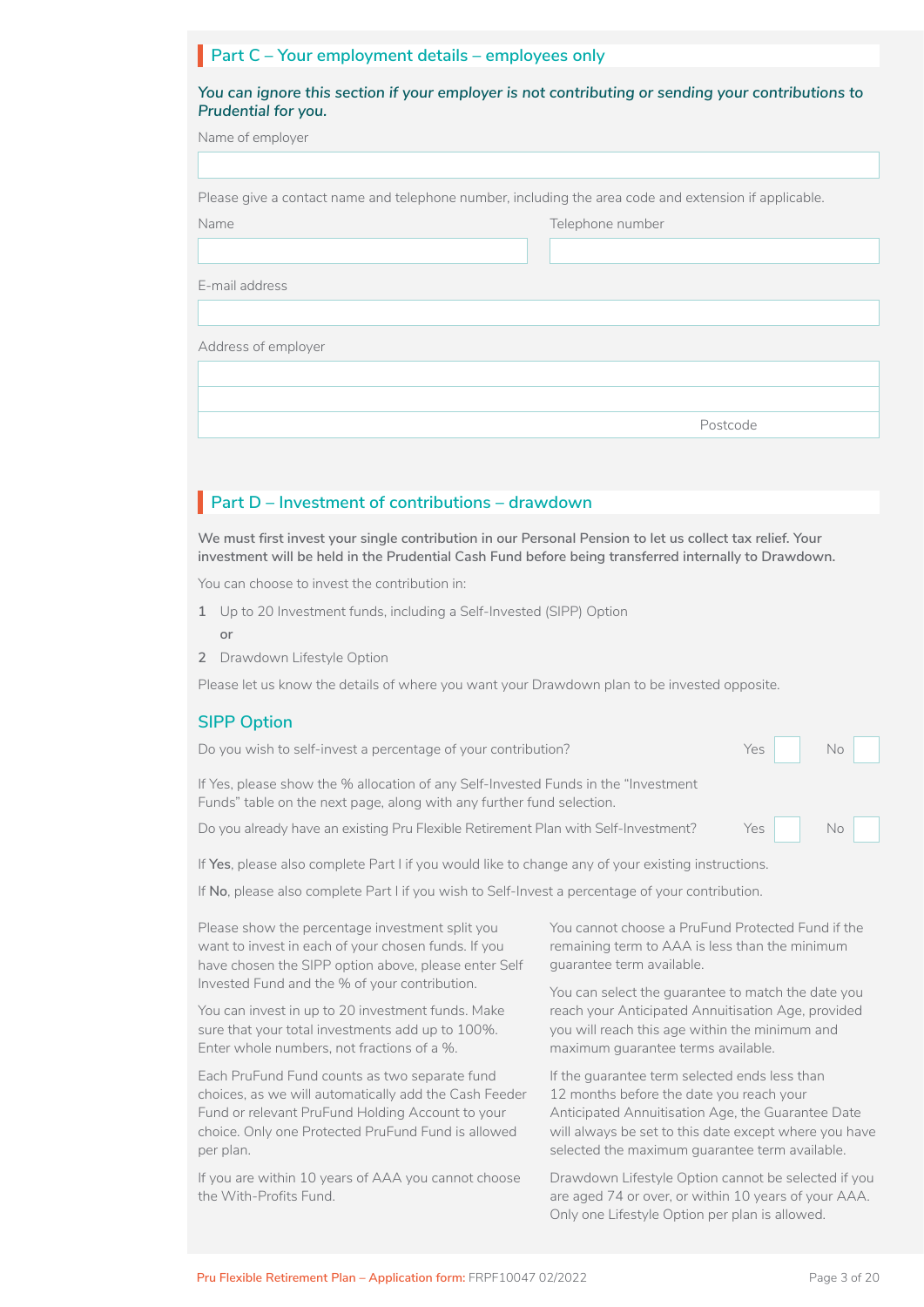# **Part D – Investment of contributions – drawdown – continued**

### **Important Information**

**The PruFund Protected Funds are currently unavailable to new investments.**

#### **1. Investment Funds**

For more information on the funds you can choose from, please ask your Financial Adviser, look at your **Fund Guide** or visit **[pru.co.uk/existing-customers/products/flexible-retirement-plan/](https://www.pru.co.uk/existing-customers/products/flexible-retirement-plan/)**

| Chosen Funds                                                                                                                                                                                                                                                                                                | % to be invested |
|-------------------------------------------------------------------------------------------------------------------------------------------------------------------------------------------------------------------------------------------------------------------------------------------------------------|------------------|
|                                                                                                                                                                                                                                                                                                             |                  |
|                                                                                                                                                                                                                                                                                                             |                  |
|                                                                                                                                                                                                                                                                                                             |                  |
|                                                                                                                                                                                                                                                                                                             |                  |
|                                                                                                                                                                                                                                                                                                             |                  |
|                                                                                                                                                                                                                                                                                                             |                  |
|                                                                                                                                                                                                                                                                                                             |                  |
|                                                                                                                                                                                                                                                                                                             |                  |
|                                                                                                                                                                                                                                                                                                             |                  |
|                                                                                                                                                                                                                                                                                                             |                  |
|                                                                                                                                                                                                                                                                                                             |                  |
|                                                                                                                                                                                                                                                                                                             |                  |
|                                                                                                                                                                                                                                                                                                             |                  |
|                                                                                                                                                                                                                                                                                                             |                  |
|                                                                                                                                                                                                                                                                                                             |                  |
|                                                                                                                                                                                                                                                                                                             |                  |
|                                                                                                                                                                                                                                                                                                             |                  |
|                                                                                                                                                                                                                                                                                                             |                  |
| Total                                                                                                                                                                                                                                                                                                       | 100%             |
| Are you choosing a PruFund Protected Fund for any of your drawdown plans?<br>If No please go to part 2.                                                                                                                                                                                                     | No<br>Yes        |
| Is the guarantee term you wish to select currently available?                                                                                                                                                                                                                                               |                  |
| <u>and the state of the state of the state of the state of the state of the state of the state of the state of the state of the state of the state of the state of the state of the state of the state of the state of the state</u><br>You must select from the guarantee terms currently available.<br>No | Yes              |
| Tick this box if you want the guarantee to apply at your Anticipated Annuitisation Age.                                                                                                                                                                                                                     |                  |
| Tick this box if you want the guarantee to apply at the end of the guarantee term.                                                                                                                                                                                                                          |                  |
| Please select your chosen guarantee term from the options available.                                                                                                                                                                                                                                        | years            |
| 2. Drawdown Lifestyle Option                                                                                                                                                                                                                                                                                |                  |
|                                                                                                                                                                                                                                                                                                             |                  |
| Adventurous<br>Cautious<br>Balanced<br>Drawdown                                                                                                                                                                                                                                                             |                  |
|                                                                                                                                                                                                                                                                                                             |                  |
|                                                                                                                                                                                                                                                                                                             |                  |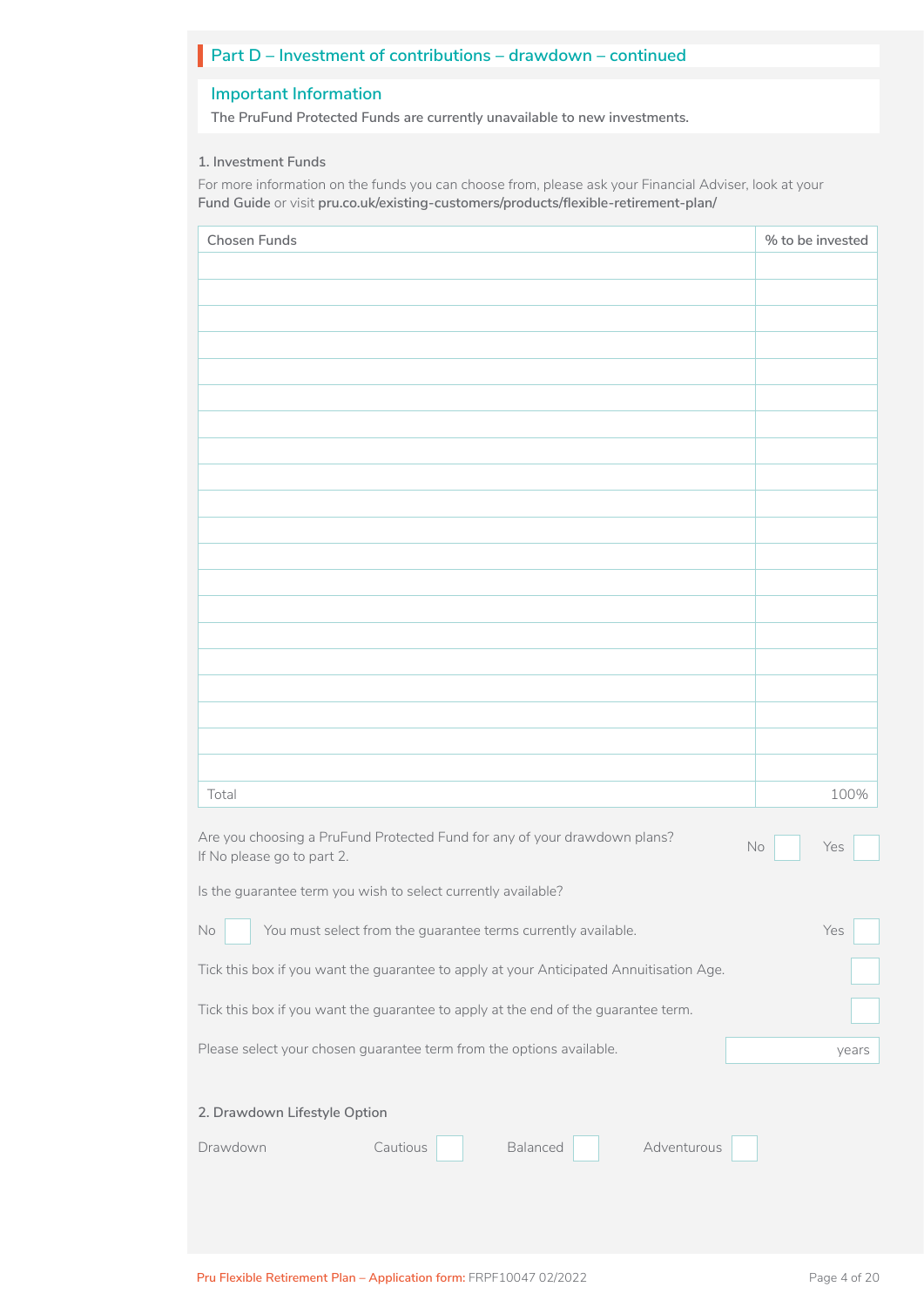# **Part E – Income options**

|                   | * Max is assumed                                                                                                     |                                                      | <b>Transfer to Dra</b>                     |
|-------------------|----------------------------------------------------------------------------------------------------------------------|------------------------------------------------------|--------------------------------------------|
| Free Cash we will | to be 25% of the<br>amount invested in                                                                               | <b>Tax Free Cash</b>                                 | $Max^*$                                    |
|                   | Drawdown. If you<br>have Protected Tax                                                                               |                                                      | £<br>Amount                                |
|                   | normally pay the<br>Protected amount.                                                                                |                                                      | None                                       |
|                   |                                                                                                                      | Annual Income<br>Amount (Gross)                      | Specific<br>£<br>amount                    |
|                   |                                                                                                                      | Income Frequency                                     | Annual                                     |
|                   |                                                                                                                      |                                                      | Quarterly                                  |
|                   | Please select a day of<br>the month between the<br>1st and 28th.                                                     | <b>First Payment Date</b>                            | Please advise the<br>M<br>M<br>D<br>D      |
|                   | Should your plan start<br>after the first payment                                                                    | <b>Fund Selection for</b><br>income where individual | Proportionately ac<br>(including SIF if se |
|                   | date you select, we will<br>make your first payment                                                                  | fund choice made                                     | If no, please compl                        |
|                   | in the month after your<br>plan starts using the                                                                     |                                                      | <b>Chosen Funds</b>                        |
|                   | day of the month you<br>have selected.                                                                               |                                                      |                                            |
|                   | Please enter whole<br>numbers (fractions of<br>1% cannot be used).                                                   |                                                      |                                            |
|                   | If a Drawdown Lifestyle<br>Option has been chosen<br>then income will be<br>taken proportionately<br>from all funds. |                                                      |                                            |
|                   |                                                                                                                      |                                                      |                                            |
|                   |                                                                                                                      |                                                      |                                            |
|                   | If you take income from<br>the With-Profits Fund, a<br>Market Value Reduction<br>may be applied to<br>your fund.     |                                                      |                                            |
|                   | If you take income                                                                                                   |                                                      |                                            |
|                   | from the PruFund<br>Protected Fund it will<br>reduce the Guaranteed                                                  |                                                      | Total                                      |
|                   | Minimum Fund.                                                                                                        |                                                      |                                            |
|                   |                                                                                                                      | Payment details                                      |                                            |
|                   |                                                                                                                      | <b>Bank/Building Society Name</b>                    |                                            |
|                   |                                                                                                                      | Address                                              |                                            |
|                   |                                                                                                                      |                                                      |                                            |
|                   |                                                                                                                      | Sort code                                            |                                            |
|                   |                                                                                                                      |                                                      |                                            |

|                                                                   | <b>Transfer to Drawdown</b>                                                                                                                |                                   |
|-------------------------------------------------------------------|--------------------------------------------------------------------------------------------------------------------------------------------|-----------------------------------|
| <b>Tax Free Cash</b>                                              | $Max*$<br>$\pounds$<br>Amount<br>None                                                                                                      |                                   |
| Annual Income<br>Amount (Gross)                                   | Specific<br>$\pounds$<br>amount                                                                                                            |                                   |
| Income Frequency                                                  | Annual<br>Twice Yearly<br>Quarterly<br>Monthly                                                                                             |                                   |
| <b>First Payment Date</b>                                         | Please advise the date you wish to receive your first payment<br>$\Box$<br>$\mathbb M$<br>$\mathsf{M}$<br>$\Box$                           |                                   |
| Fund Selection for<br>income where individual<br>fund choice made | Proportionately across all funds<br>Yes<br>(including SIF if selected)<br>If no, please complete the fund selection below.<br>Chosen Funds | $\mathsf{No}$<br>% to be invested |
|                                                                   | Total                                                                                                                                      | 100%                              |
| ayment details                                                    |                                                                                                                                            |                                   |

| Address                     |
|-----------------------------|
|                             |
| Postcode                    |
| Account number<br>Sort code |
| Roll number                 |
| Name(s) of Account Holder   |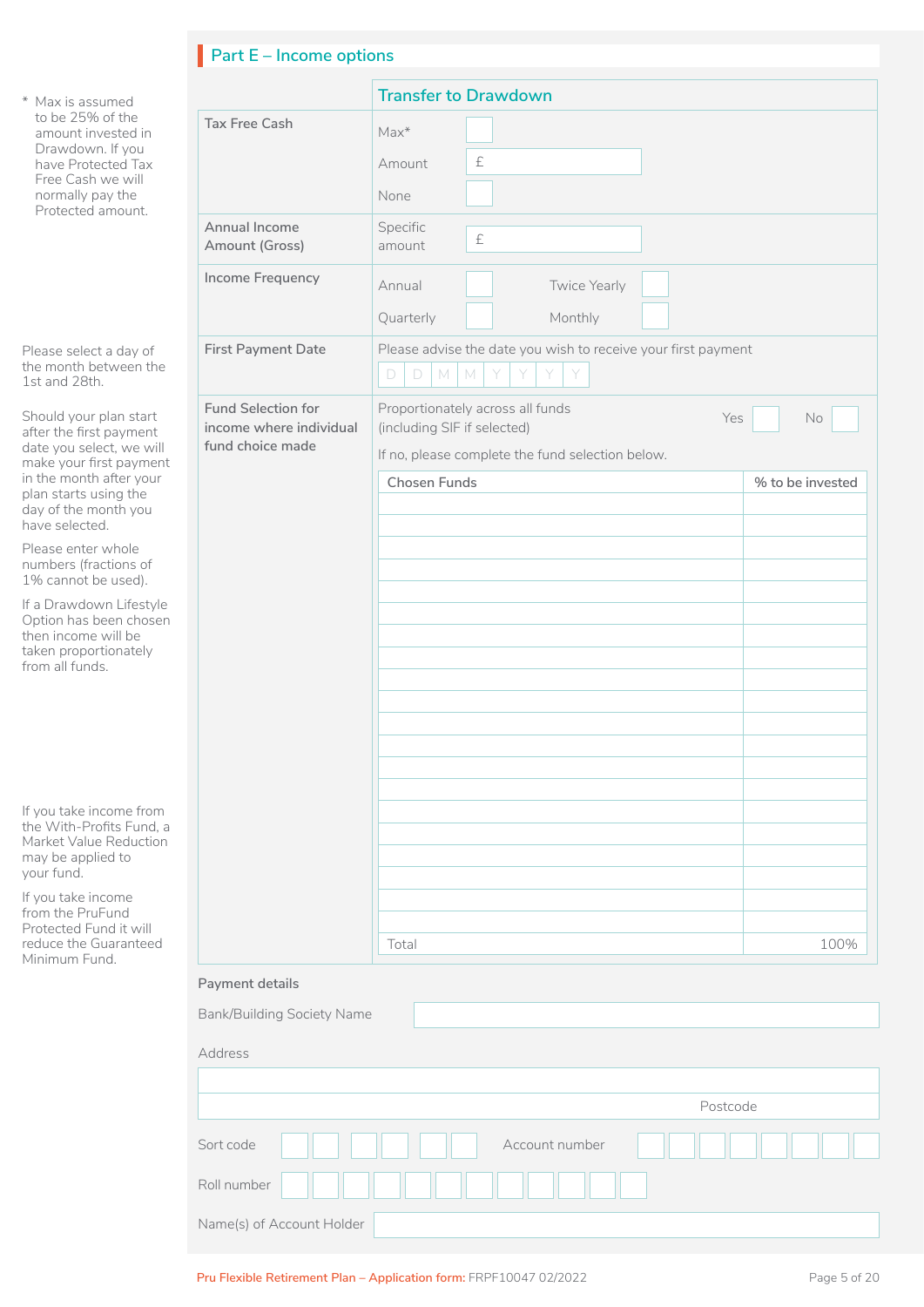We will show the percentage LTA used for the drawdown plans on your membership certificate. If you think benefits taken from other plans in the time between completing your application and our issue of your terms and conditions, affect how you have completed this section, please contact us.

Inheritance Tax will not normally apply.

From 6 April 2015 new legislation increased the options for potential beneficiaries who can benefit from your remaining drawdown fund. Now you can nominate anyone to receive your remaining funds and we can offer them a nominee drawdown.

If you want to choose additional beneficiaries, please write the details on a separate sheet of paper, and attach it to this form.

Please make sure that the total for all your chosen beneficiaries is 100%.

If you want to change the beneficiaries at a later date, you should write to Prudential, quoting your plan number and the revised information.

This can be a complicated subject and you should seek financial advice in this area.

# **Part F – Lifetime Allowance**

**You must complete this section if you are moving money to Drawdown. We cannot set up your benefits until this part is completed.**

You must confirm whether or not the value of all the pensions you have already taken, with the benefits that you are taking now, is below the Lifetime Allowance (LTA) before we can arrange to pay your benefits. This is called Self Certification and it applies to everyone. To do this you should select the relevant option below:

- 1. If the total value (with Prudential and other providers) is less than the Lifetime Allowance\*, please tick this box
	- \* I confirm that the total value (with Prudential and other providers) is less than the Lifetime Allowance.
- 2. If the total value (with Prudential and other providers) is more than the Lifetime Allowance, or you think they might be near that amount, please tick this box

OR

3. If you have a restricted or enhanced Lifetime Allowance or a protected early retirement age, please tick this box.

If you have ticked 2 or 3 above please discuss this with your financial adviser and then contact us.

# **Part G – Nomination of Beneficiary**

**Failure to complete this part may delay payment of death benefit.**

Please let us know who you would want to receive death benefits from your plan. We are not legally bound to follow your wishes, but we will take them into account.

| v <sub>1</sub>                                                         |                |
|------------------------------------------------------------------------|----------------|
| $\mathsf{Mr}$<br>Mrs<br>Miss<br>$\mathbb{M}\mathsf{s}$<br>Title<br>Dr  | Other          |
| Surname                                                                | Full Forenames |
|                                                                        |                |
| Address                                                                |                |
|                                                                        |                |
|                                                                        | Postcode       |
| Relationship to you (if any)                                           |                |
|                                                                        |                |
| Proportion of benefits<br>$\%$                                         |                |
| <b>Beneficiary 2</b>                                                   |                |
| Miss<br>Title<br>$\mathsf{Mr}$<br>Mrs<br>$\mathrel{\mathsf{Ms}}$<br>Dr | Other          |
| Surname                                                                | Full Forenames |
|                                                                        |                |
| Address                                                                |                |
|                                                                        |                |
|                                                                        | Postcode       |
| Relationship to you (if any)                                           |                |
|                                                                        |                |
| Proportion of benefits<br>$\%$                                         |                |
|                                                                        |                |

LJ

 $\Box$ 

LJ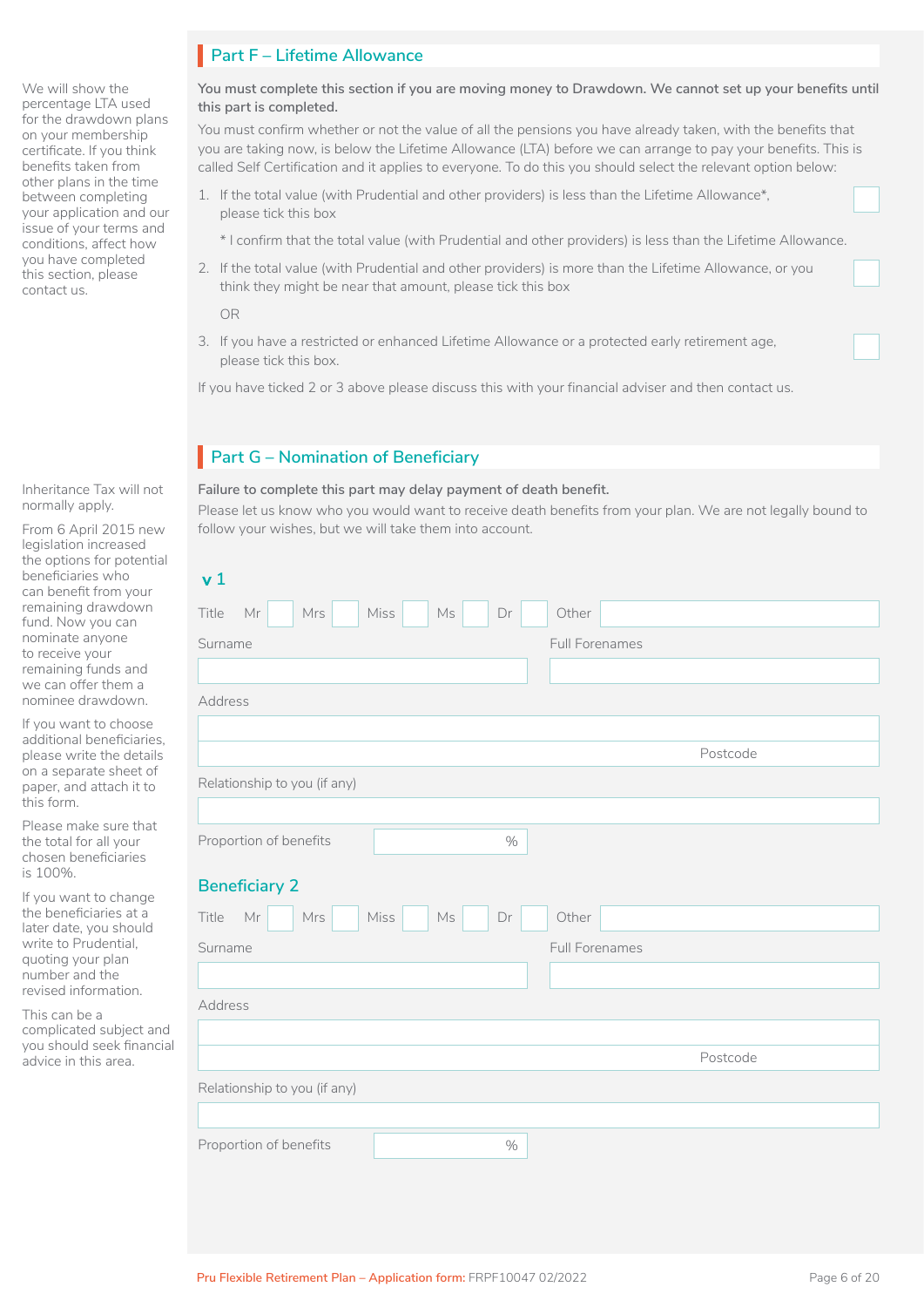# **Part H – Single Contributions – Adviser Charging Instructions**

No Adviser Charges are payable on the Personal Pension Plan. Any adviser charge instruction will be applied to the Drawdown investment after any tax free cash has been taken.

Are Adviser Charges being taken from your Drawdown plan and paid to your Adviser? Yes No

No <u>Die Stadt van die Stadt van die Barton van die Barton van die Barton van die Barton van die Barton van die </u>

If No please go to Part I.

#### **Adviser Charges for arranging the set up of the plan**

The Adviser Charges for arranging the plan can be taken either as a fixed monetary amount, or as a percentage of the Drawdown investment after any tax free cash. Please provide details below.

Specified monetary amount **EXECUTE:** % of Drawdown investment after any tax free cash % **OR**

We have limits which set out the maximum level of Adviser Charging which we will facilitate. For set up Adviser Charges this is 5% of the single contribution or £20,000, whichever is lower. For regular contributions this is 5% of the contribution or 25% of the first 12 month's contributions.

#### **Ongoing Adviser Charges**

Ongoing Adviser Charges can be deducted from the fund either as a fixed monetary value, or a percentage of the fund value. Please enter the yearly amount and the frequency of deductions below.

| % of the fund value each year    | $\%$ | p.a. |
|----------------------------------|------|------|
| OR                               |      |      |
| Specified yearly monetary amount |      | p.a. |

Frequency of ongoing Adviser Charges to be deducted. (Please tick one box.)

monthly yearly

We have limits which set out the maximum level of Adviser Charging which we will facilitate. For Ongoing Adviser Charges this is 1% of the fund value.

Ongoing Adviser Charges will be calculated and deducted proportionately across all insured funds including PruFund Protected Funds and the With-Profits Fund.

If you take an Ongoing Adviser Charge from the PruFund Protected Fund it will reduce the Guaranteed Minimum Fund.

If you take an Ongoing Adviser Charge from the With-Profits Fund, a Market Value Reduction may be applied to your fund.

You can choose to exclude PruFund Protected Funds and/or the With-Profits Fund from the deduction of these charges, if you are also invested in at least one other fund (excluding the Self-Invested Fund).

Please tick if you wish to exclude the PruFund Protected Fund from the deduction of Ongoing Adviser Charges.

Please tick if you wish to exclude the With-Profits Fund from the deduction of Ongoing Adviser Charges.

The deduction of Ongoing Adviser Charges is only possible if there is investment into insured funds when the plan is set up. No Ongoing Adviser Charges are payable from the Self Invested Fund.

The percentages you select should be to two decimal places only.

Ongoing Adviser Charge will continue to be deducted until the plan reaches your selected AAA, or we receive instructions to amend.

Ongoing Adviser Charges will be paid in arrears from the plan start date. For example, if the plan starts on 15th January, the first charge would be deducted and paid to your Adviser on 15th February if you choose monthly deductions, or on 15th January the following year if you choose yearly deductions.

 $\Box$ 

□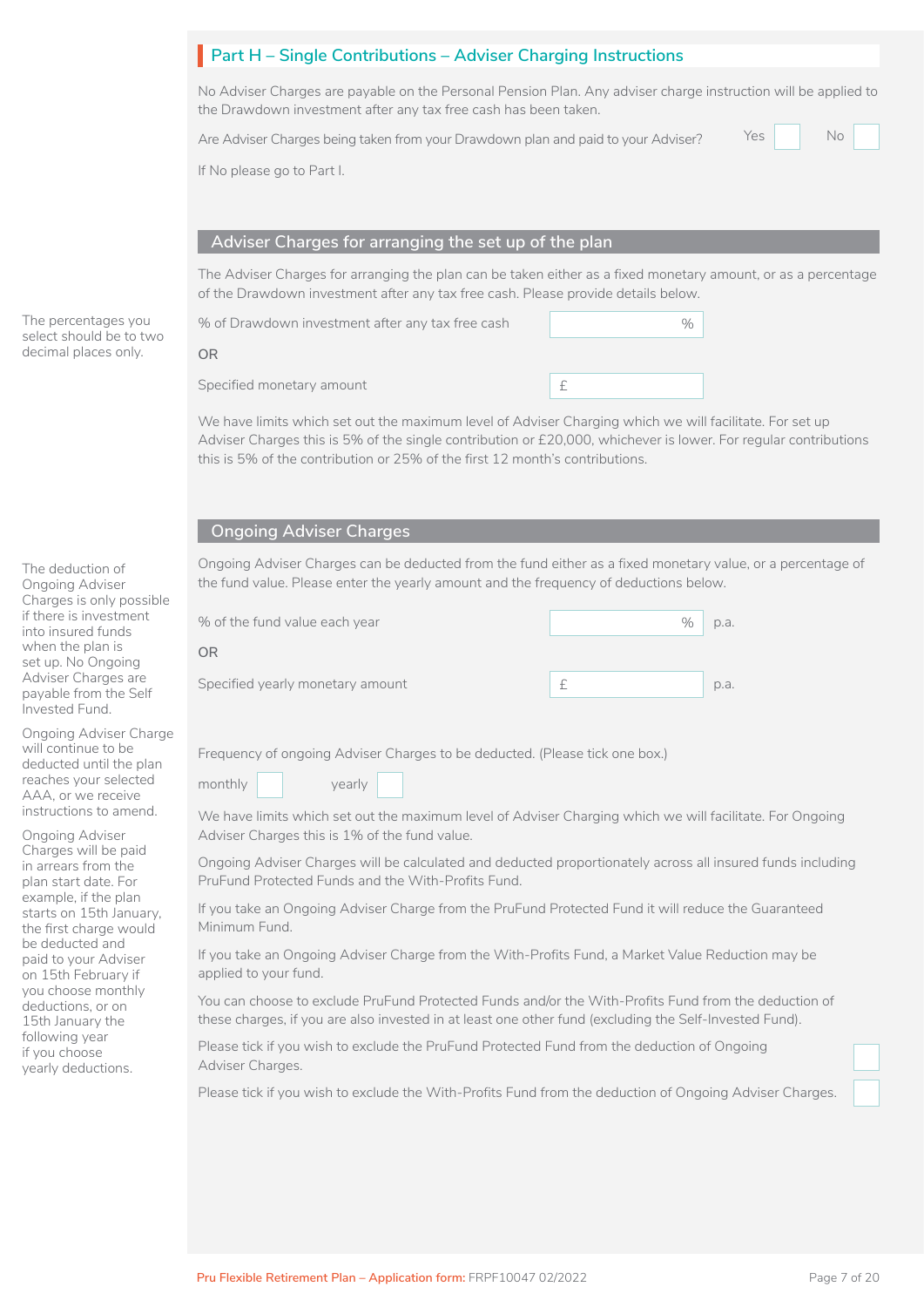|                           | Part I - Self-invested (SIPP) option                                                                                                                                 |                                                                                                                    |  |  |
|---------------------------|----------------------------------------------------------------------------------------------------------------------------------------------------------------------|--------------------------------------------------------------------------------------------------------------------|--|--|
|                           | Please complete this section if you are setting up a SIPP for the first time, or changing your existing SIPP details.                                                |                                                                                                                    |  |  |
|                           | instructions, they will replace any instructions supplied previously.                                                                                                | These arrangements will stay in place until you advise us in writing to the contrary. If you later give us revised |  |  |
|                           | 1. Your details                                                                                                                                                      |                                                                                                                    |  |  |
|                           | Daytime/Work telephone number                                                                                                                                        | Home telephone number                                                                                              |  |  |
| Please include area code. |                                                                                                                                                                      |                                                                                                                    |  |  |
|                           |                                                                                                                                                                      |                                                                                                                    |  |  |
|                           | Mobile telephone number                                                                                                                                              | E-mail address                                                                                                     |  |  |
|                           | 2. Adviser details                                                                                                                                                   |                                                                                                                    |  |  |
|                           | Adviser's full name                                                                                                                                                  | Company name                                                                                                       |  |  |
|                           |                                                                                                                                                                      |                                                                                                                    |  |  |
|                           | Address                                                                                                                                                              |                                                                                                                    |  |  |
|                           |                                                                                                                                                                      | Postcode                                                                                                           |  |  |
|                           |                                                                                                                                                                      |                                                                                                                    |  |  |
|                           | Telephone number                                                                                                                                                     | Fax number                                                                                                         |  |  |
| Please include area code. |                                                                                                                                                                      |                                                                                                                    |  |  |
|                           | E-mail address                                                                                                                                                       | R. I. number                                                                                                       |  |  |
|                           |                                                                                                                                                                      |                                                                                                                    |  |  |
|                           | VAT Registered?<br>Yes<br>No                                                                                                                                         | e.g. ABC12345                                                                                                      |  |  |
|                           | If you intend to invest in unit trusts/OEICs through Cofunds via either SIPP option, your Adviser will need to be<br>registered with Cofunds.                        |                                                                                                                    |  |  |
|                           | If your Adviser already has a Cofunds agency number, please insert here                                                                                              |                                                                                                                    |  |  |
|                           |                                                                                                                                                                      |                                                                                                                    |  |  |
|                           | 3. Investment authority                                                                                                                                              |                                                                                                                    |  |  |
|                           |                                                                                                                                                                      | If not, your Adviser should register now on cofunds.co.uk/web/index.aspx and we will be in touch to request        |  |  |
|                           | the agency code on establishment of the SIPP.<br>If you intend to invest via Stocktrade and are giving your Adviser authority to trade on the account, please insert |                                                                                                                    |  |  |
|                           | your Adviser's existing Stocktrade username for online dealing                                                                                                       |                                                                                                                    |  |  |
|                           |                                                                                                                                                                      |                                                                                                                    |  |  |
|                           | We require your authority to accept investment instructions from anyone other than yourself. If you wish to                                                          |                                                                                                                    |  |  |
|                           | authorise this, please complete the following.                                                                                                                       |                                                                                                                    |  |  |
|                           | Please regard this as my authority for you to act on investment instructions received from:                                                                          |                                                                                                                    |  |  |
|                           | The adviser firm detailed above<br>Another party                                                                                                                     |                                                                                                                    |  |  |
|                           | You may select one or both of these options.                                                                                                                         |                                                                                                                    |  |  |
|                           | Other party's contact name                                                                                                                                           |                                                                                                                    |  |  |
|                           |                                                                                                                                                                      |                                                                                                                    |  |  |
|                           | Address                                                                                                                                                              |                                                                                                                    |  |  |
|                           |                                                                                                                                                                      |                                                                                                                    |  |  |
|                           | Postcode                                                                                                                                                             |                                                                                                                    |  |  |
|                           |                                                                                                                                                                      |                                                                                                                    |  |  |
|                           | Telephone number                                                                                                                                                     | Fax number                                                                                                         |  |  |
| Please include area code. |                                                                                                                                                                      |                                                                                                                    |  |  |
|                           | E-mail address                                                                                                                                                       |                                                                                                                    |  |  |
|                           |                                                                                                                                                                      |                                                                                                                    |  |  |
|                           |                                                                                                                                                                      | Any adviser charges to be paid from the Self-Invested Fund require your written consent and will be paid on        |  |  |
|                           | receipt of an invoice from your Adviser(s). We will only pay ad-hoc charges from this fund.                                                                          |                                                                                                                    |  |  |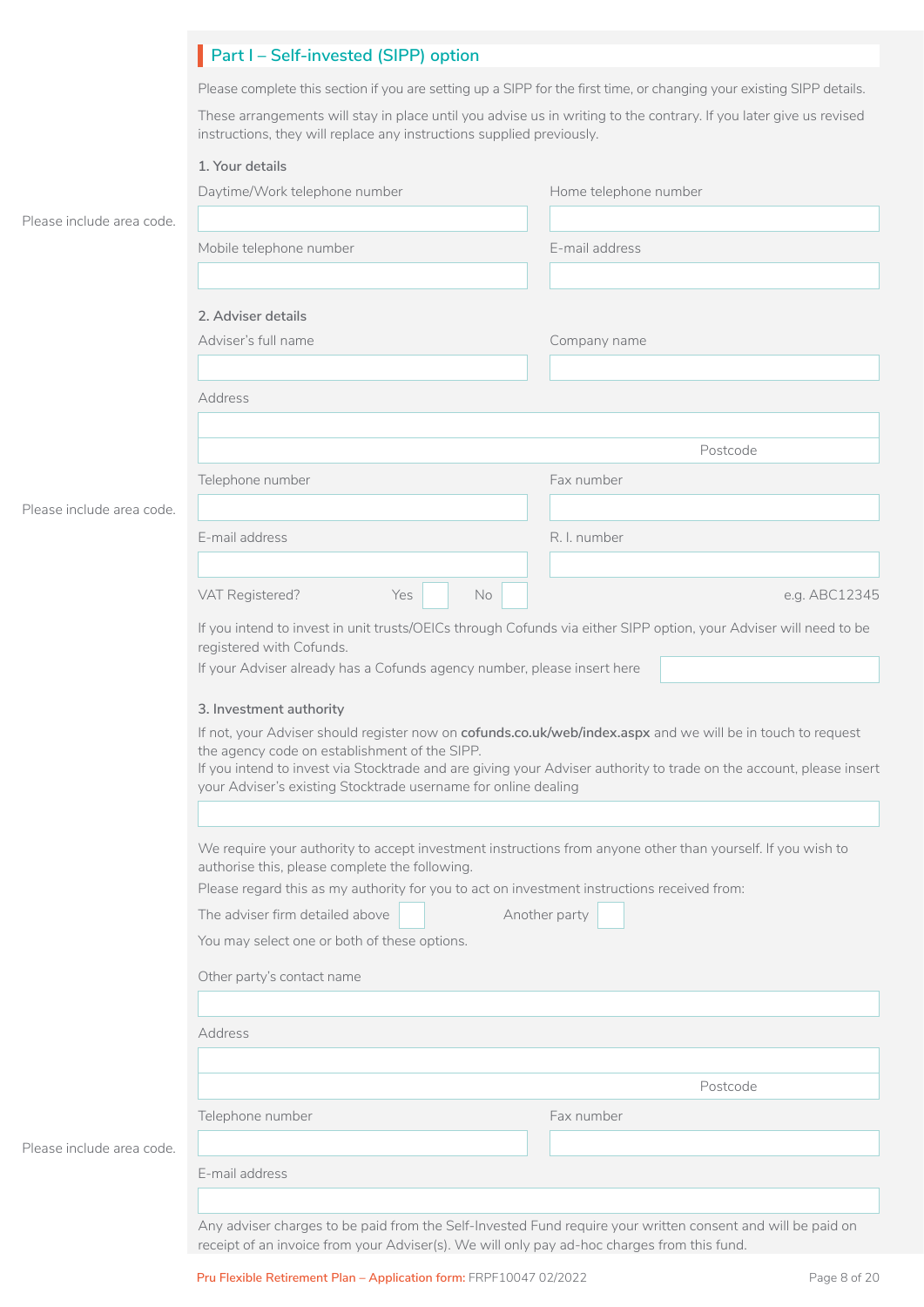#### **4. Investment intentions**

I

Please note, if you intend to invest in unit trusts/OEICs through Cofunds via either SIPP option, you will be bound by the Cofunds Customer Agreement. A copy of this is available on request.

| bound by the Columus Customer Agreement. A Copy or this is available on request.                                                                                                                  |            |
|---------------------------------------------------------------------------------------------------------------------------------------------------------------------------------------------------|------------|
| Do you wish to invest in the FundSIPP option (maximum 20 funds from the<br>Cofunds range)?                                                                                                        | Yes<br>No  |
| If yes, please ignore the rest of this section. Please ensure that you have completed the investment<br>authority on page 8. Uninvested monies will be held on deposit in your SIPP bank account. |            |
| If no, please complete the rest of this section.                                                                                                                                                  |            |
| Do you want Prudential to transact unit trust or other investment applications<br>i.<br>or instructions provided by your adviser?                                                                 | No<br>Yes  |
| Please ensure that you have completed the investment authority on page 8.                                                                                                                         |            |
| Do you want to invest in unit trusts/OEICs?<br>II.                                                                                                                                                | Yes<br>No. |
| Your adviser can place investment instructions online via the Pruadviser web portal.                                                                                                              |            |
| iii. Do you wish to appoint Prudential's preferred execution-only broker for share<br>dealing (Stocktrade)?                                                                                       | No<br>Yes  |
| We will open an account and provide you with details when it has been opened. The terms of<br>the facility will be provided on request.                                                           |            |
| Please give the following information for online dealing.                                                                                                                                         |            |
| Please specify who you would like to have access to this account:                                                                                                                                 |            |
| I wish to have sole trading access to this account                                                                                                                                                |            |
| I permit my Adviser to trade through this account                                                                                                                                                 |            |
| I wish both my Adviser and myself to be able to trade through this account                                                                                                                        |            |
| Please give the following information for online trading:                                                                                                                                         |            |
| I wish to be able to trade through this account                                                                                                                                                   |            |
| I wish to have view only access                                                                                                                                                                   |            |
|                                                                                                                                                                                                   |            |
|                                                                                                                                                                                                   |            |
| Please give the following information if you have selected either of the above options                                                                                                            |            |
| Your email address                                                                                                                                                                                |            |
|                                                                                                                                                                                                   |            |
|                                                                                                                                                                                                   |            |
| The following information and communications will be available online via the Stocktrade web portal. Please                                                                                       |            |
| indicate below if you also wish to receive paper copies of any of the following:<br>Contract notes<br>Statements<br>Corporate action notifications                                                |            |
|                                                                                                                                                                                                   |            |
| Who should Stocktrade contact with corporate actions?                                                                                                                                             |            |
| Your adviser<br>You                                                                                                                                                                               |            |
| iv. Do you want to appoint an investment manager or broker of your choice?                                                                                                                        | Yes<br>No  |
| Please complete the investment manager details below. This does<br>not apply to advisers giving investment advice.                                                                                |            |
| v. Are you considering the purchase of a commercial property?                                                                                                                                     | Yes<br>No  |

Please refer to your Key Features Document for the restrictions that apply where you are invested in the FundSIPP option.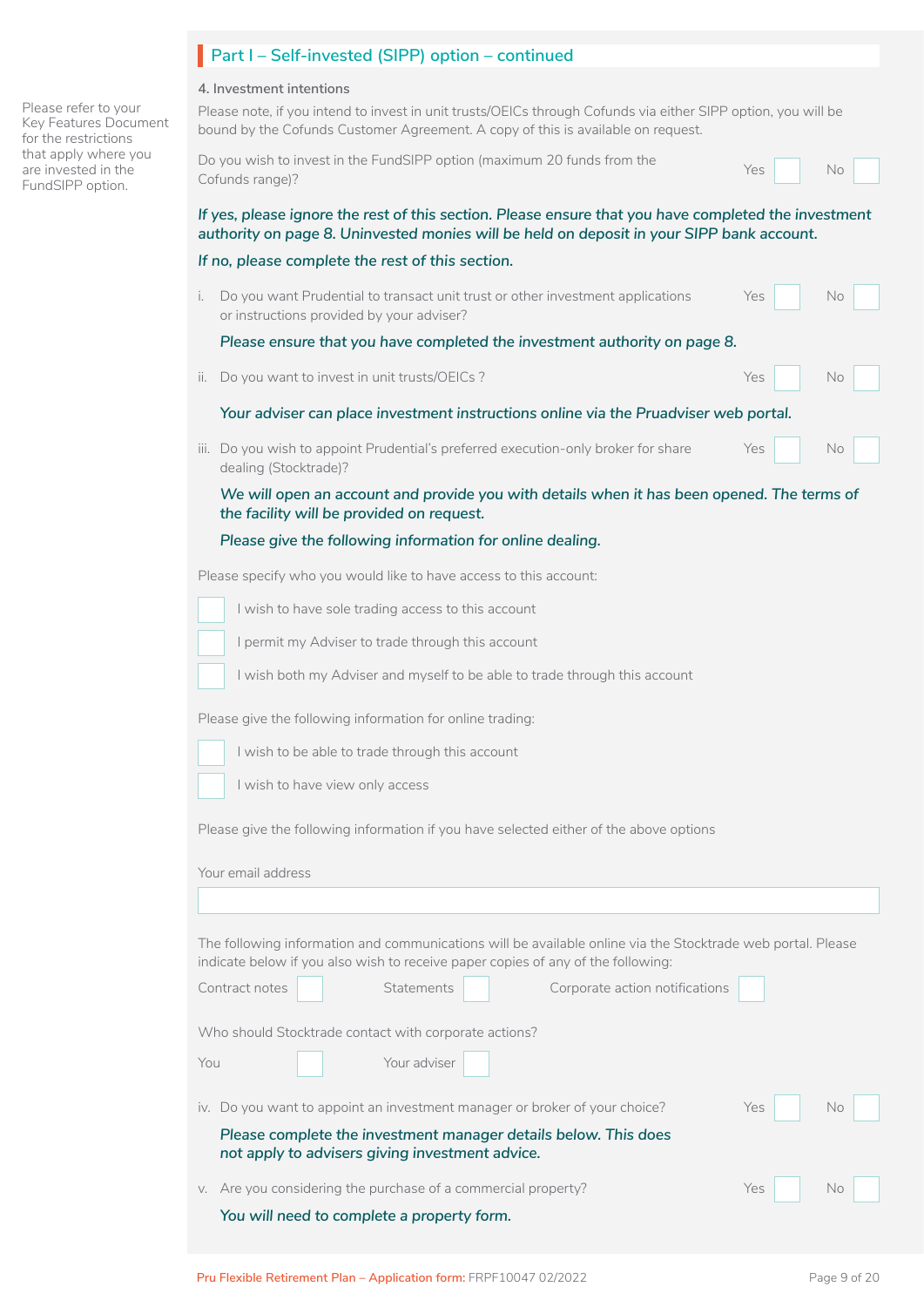# **Part I – Self-invested (SIPP) option – continued**

#### **5. Investment manager**

We cannot guarantee that we will be able to establish an account with your chosen investment manager or broker. We will notify you if it is necessary to appoint an alternative.

You should complete this section if you wish to appoint an investment manager/broker of your choice.

| Name of Investment Manager or Broker |               |            |          |          |                |
|--------------------------------------|---------------|------------|----------|----------|----------------|
| Type of Service                      | Discretionary |            | Advisory |          | Execution-only |
| Name of Investment Manager/Broker    |               |            |          |          |                |
| Contact name                         |               |            |          |          |                |
| Address                              |               |            |          |          |                |
|                                      |               |            |          |          |                |
|                                      |               |            |          | Postcode |                |
| Telephone number                     |               | Fax number |          |          |                |
|                                      |               |            |          |          |                |
| E-mail address                       |               |            |          |          |                |
|                                      |               |            |          |          |                |

# **Part J – Declaration by investor**

**As HM Revenue & Customs (HMRC) grant tax relief at source on the strength of this application you should be aware that it is a serious offence to make false statements; the penalties are severe and could lead to prosecution. Please read this section carefully before you sign and date this form.**

#### **1. New members only:**

I apply for membership of the Prudential (SAL) Personal Pension Scheme. I agree to be bound by its Rules.

#### **All new and existing members:**

Please treat this form as several Applications, each in respect of an Arrangement/Plan under the Scheme.

I agree that the Scheme Administrator should decide on the number of Arrangements/Plans.

#### **2. I declare that**

a) to the best of my knowledge and belief, the details given by me in this application are true and complete and agree that the terms of this application, any other written statement by me or on my behalf to Prudential together with Prudential's Acceptance, shall form part of any relevant contracts.

b) my total contributions to all UK registered pension schemes (schemes that attract tax relief) will not exceed the higher of (i) my Relevant Earnings (broadly UK taxable earnings directly from a trade, or profession or employment) and (ii) £3,600, if my Relevant Earnings do not exceed £3,600.

c) if I cease to be a UK resident, for tax purposes or cease to be eligible for tax relief on any contribution that I am paying (because my earnings have reduced), I will write to Prudential to confirm this before the later of (i) 30 days after the change, and (ii) the 5 April at the end of the tax year when my circumstances change.

3. I confirm that if I am self employed any payments to the pension plan from the business/partnership account will be reimbursed as applicable.

4. I understand that if my employer is contributing to the plan – my contribution, if any (net of tax at the basic rate) will be deducted from my earnings after all other deductions and will be sent to Prudential along with my employer's contribution (if any) and I authorise such deduction from my earnings.

5. I understand that I can alter the terms of my plan by giving revised instructions to Prudential, in writing, and that these revisions can be either directly from me, from my employer, or from the financial adviser who arranged my plan (or from any other adviser I appoint in writing and accepted by Prudential) provided that such revisions are allowed in terms of the Rules and Plan Conditions.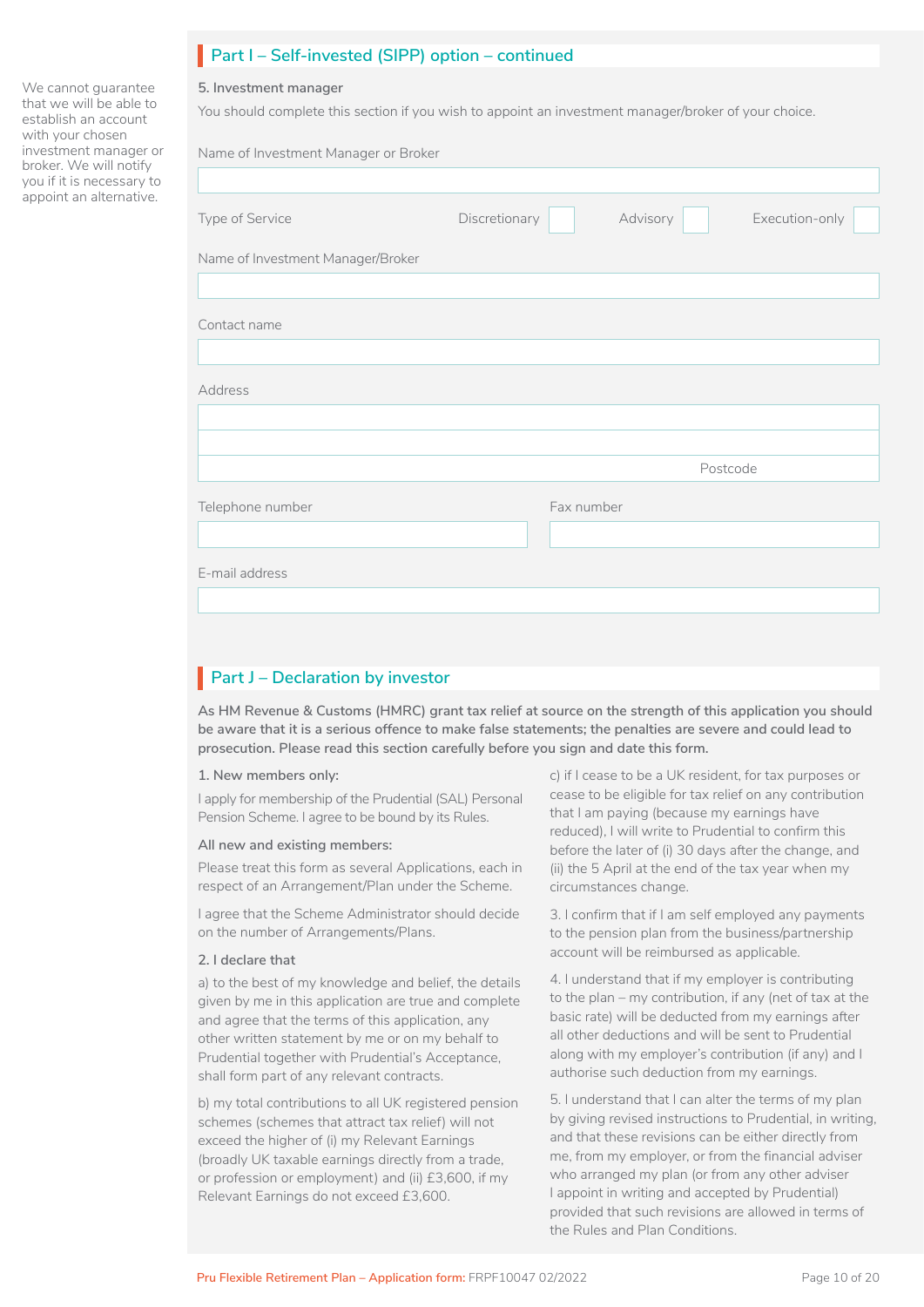6. I understand that if I have chosen the SIPP option in Part D, or if I choose it in the future, I consent to Prudential and/or Curtis Banks Group:

- accepting investment instructions from my adviser, investment manager or other party detailed in Part I of this form or in writing at a later date, until I advise you to the contrary in writing.
- accepting investment instructions after my death from my potential beneficiaries and/or personal representatives.
- making investment decisions and/or selling assets without my consent according to the Terms and Conditions of my plan(s).

7. Where I have chosen the SIPP option in Part D, or if I choose it in the future, I consent to Prudential and Curtis Banks Group disclosing information regarding my Self-Invested Fund (SIF), including personal data (as defined in General Data Protection Regulations 2018) and information relevant to my SIF:

a) to any person anywhere in the world in the proper performance of their obligations under my plan's Term and Conditions, including any manager, any company within the Curtis Banks Group and any of their agents, delegates, counterparties and advisers; or

b) to any member of the Curtis Banks Group to whom liabilities under my plan(s) are reinsured in accordance with my plan(s) Terms and Conditions; or

c) as required by law or any competent authority; or

d) to any person Prudential or Curtis Banks Group reasonably believe to be my agent. Prudential or Curtis Banks Group may disclose such information orally, in writing (including by e-mail) or via secure internet portal.

8. I understand if I select the SIPP option in Part D for all or some of my payment, and purchase any assets within the first 30 days that are either non publicly quoted or not readily realisable, then I automatically waive the right to cancel the self invested part of the plan.

9. Where my employer has agreed to arrange contributions to my plan I consent to:

a) Prudential giving my employer information about my plan.

b) Prudential getting more information, and I consent to the giving of such information, as may be necessary for the installation and administration of my plan.

10. I agree that Prudential may change the terms of the contract later if I have given incomplete or inaccurate information in this application.

11. I understand and agree that:

a) I may alter the amounts, and frequency, of the Drawdown payments by giving revised instructions, in writing or otherwise, in a manner acceptable to Prudential provided that such payments are made only to the bank or building society account detailed in Part E of this application (or to any replacement account which I subsequently confirm in writing to Prudential);

b) I cannot pay or transfer any further monies into any existing Drawdown Plan and any new monies will be invested in a new Plan or Plans;

c) Prudential may adjust Drawdown payments at any time in the future if this is necessary to comply with HMRC rules;

d) Prudential shall be fully discharged of any liability for payments made in accordance with this application and any subsequent alterations to the instructions detailed on this form;

e) I will write to Prudential to inform them if I flexibly access my benefits and the date I have done this within 91 days of the event occurring.

12. I understand where I have chosen to take income that I am responsible for ensuring there is sufficient cash in addition to the minimum bank account balance to pay the income I require where that income is to be taken, in whole or in part, from the Self Invested Fund.

13. I understand that I am responsible for any tax charges on unauthorised payments if the information that I have given is not complete and correct.

14. I declare that I have no intention of "recycling" any tax-free cash lump sum detailed in this form (i.e. investing the tax-free cash in another pension contract in a way that would breach HMRC rules).

15. I undertake to advise Prudential if the information completed in Part F in relation to Lifetime Allowance changes between the date I submit my application and when terms and conditions are issued.

16. I understand that I will be issued with a Personal Pension Plan and a Drawdown Plan. Should I cancel the Personal Pension Plan I will also have to cancel the Drawdown Plan.

17. If I have chosen to invest in unit trusts/ OEICs through Cofunds via either SIPP option in Part I, I agree to be bound by the Cofunds Customer Agreement.

18. I consent to Prudential providing the Financial Adviser detailed in this Application Form, information on all my Prudential Individual Pension Plans [including group arrangements]. This authority is valid until it is cancelled, in writing, by me, or by submission of future applications.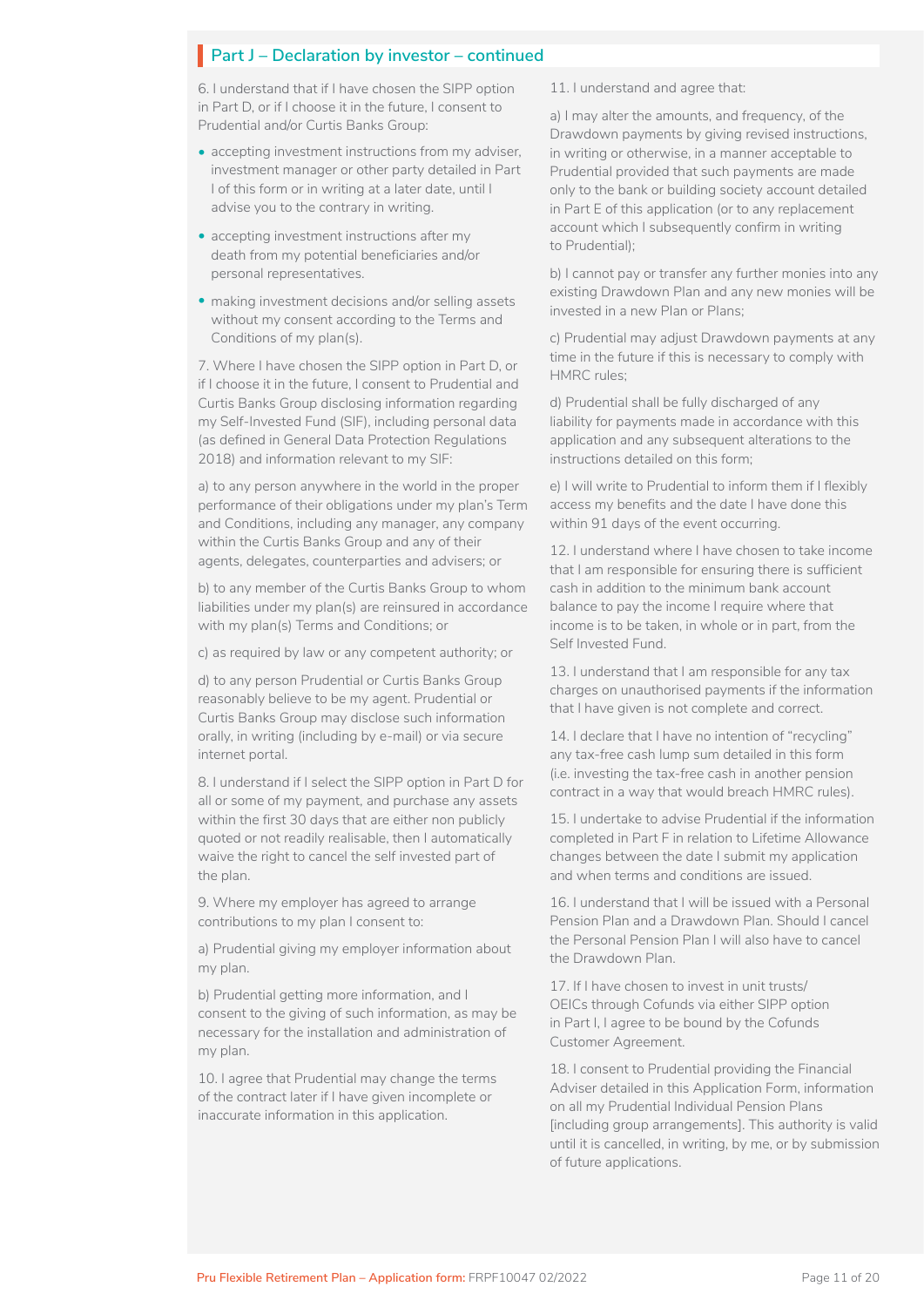19. I authorise Prudential to act upon my instructions regarding the facilitation of Adviser Charges (the "Adviser Charge Instruction") whether specified here now or elsewhere at any time in future. I also understand that Prudential shall not be required to carry out such instructions (including any permitted by my adviser firm) where they conflict with any applicable law or regulation and/or where they are inconsistent with Prudential's Adviser Charge administration capability.

20. I understand that where there is a difference between the Adviser Charge Instruction and the Adviser Charges agreed with my adviser firm, Prudential will only facilitate payment in accordance with my Adviser Charge Instruction.

21. I confirm that the Adviser Charge specified in my Adviser Charge Instruction is inclusive of any VAT at the prevailing rate from time to time.

22. I understand that if the level of VAT applicable within the Adviser Charge changes **(including where previously VAT free Adviser Charges become subject to VAT)** Prudential will only alter my Adviser Charge following a new Adviser Charge Instruction or instruction from my adviser firm which sets out the new level of charges to be deducted.

23. I understand that, with the exception of changes in the level of VAT, the Adviser Charge may not be increased without my explicit authority.

24. I agree that the Adviser Charge may be reduced or stopped by Prudential or my adviser firm without my explicit authority.

25. I agree that where my adviser firm arranges for the services I have agreed with them to be provided by another adviser firm, I authorise Prudential to amend my Adviser Charge Instructions to pay the Adviser Charges at the existing agreed level to the new adviser firm, except where they conflict with any applicable law, regulation and/or HMRC practice and/or where they are inconsistent with Prudential's Adviser Charge administration capability.

26. I confirm that I have discussed with my financial adviser the tax implications of having my Adviser Charge deducted from the Plan.

I understand that any Adviser Charge not paid in line with HMRC rules will result in unauthorised payments and tax charges for which I will be liable.

I confirm that:

(i) my Adviser Charges arise from genuinely commercial remuneration arrangements between myself and my adviser which are appropriate to the advice and service my adviser provides me in relation to my registered pension scheme(s);

(ii) any Set-up Adviser Charges are solely in respect of the initial advice to set up this pension plan(s)/ these pension plan(s);

(iii) where I have selected Ongoing Adviser Charges I am receiving ongoing pensions advice and/or a service from my adviser in relation to my registered pension scheme(s).

I understand that Ongoing Adviser Charges must stop if I cease to receive ongoing pension scheme advice and/or service(s) from my adviser in relation to my registered pension scheme(s) and that I must inform Prudential prior to the occurrence of such event.

If any Adviser Charges are overpaid to my adviser I understand that I must ensure that the overpayment is returned to my pension scheme. In the event that an overpayment is not returned to my pension scheme I understand that I will be liable for any tax consequences that may arise from the breach of any UK tax legislation.

I understand that Adviser Charges deducted from my pension plan(s) will have an impact on the benefits payable from such plan(s).

I understand that any Set-up Adviser Charge will be paid after the designation of my funds as available for the payment of my drawdown pension.

#### **How we use your personal information**

We, Prudential UK (part of M&G plc), take the privacy and protection of your personal information seriously.

So we've set out below information about our processing of your personal information, what rights you have, and how you can get in touch if you want to know more.

When we say personal information, we mean information about you, such as your name, date of birth and contact details. We collect personal information from you that is necessary for us to either provide you with the product or service you've requested or to comply with statutory or contractual requirements. Unfortunately if you don't provide all of the information we require this may mean we are unable to provide our products and services to you.

### **Part A – How we use your personal information and why**

We, M&G plc and our Business Partners, will use the personal information you provide to us, together with other information, for the following purposes:

- the administration of our products and services, including to enable us to perform our obligations to you and to provide any relevant services as discussed with you prior to any purchase of a product or service
- complying with any regulatory or other legal requirements
- carrying out checks using agencies such as credit reference agencies, tracing companies, or publicly available information (see Part B for more)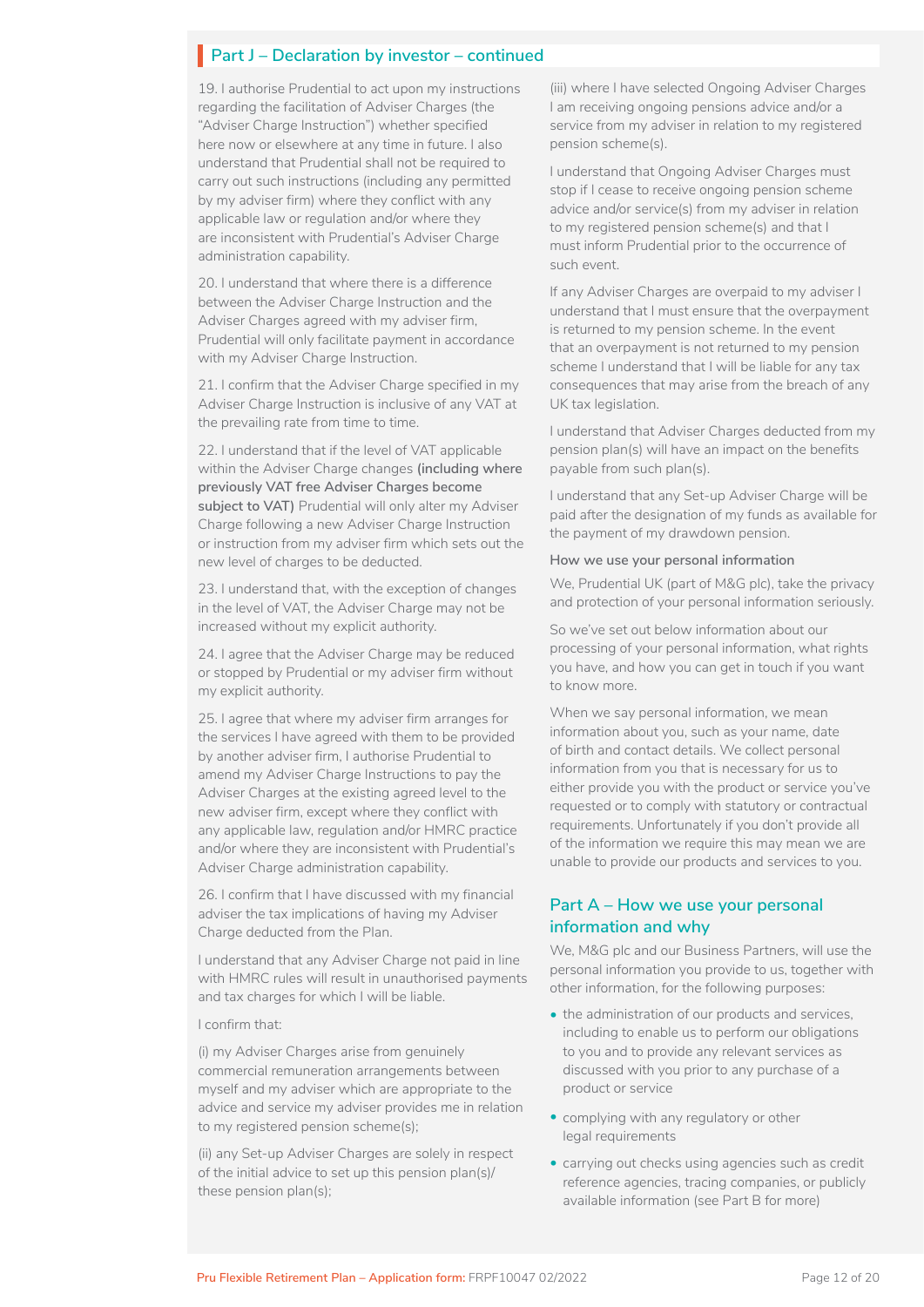- the provision of customer services like to reply to a question, or tell you that something's changing
- automated decision-making or profiling (see Part C for more)
- keeping your information on record and carrying out other internal business administration

In addition, we, M&G plc, and our Marketing Partners, will use the personal information you provide to us, together with other information, to send you direct marketing offers by electronic and non-electronic means including by post, as well as sending you introductions to products and services from carefully selected third parties also by post. Please see Part G for further details.

Some of the purposes above are necessary to allow us to perform our contractual obligations to you and to enable us to comply with applicable laws and regulation. We may also rely on legitimate interests or other legal bases in using and sharing your personal information for the purposes described above to improve our products and services. This allows us to explore ways to develop our business and to gain insights into how our products and services are used. To the extent that we need your consent to use your personal information for the purposes described above, you explicitly provide your consent by signing and returning this form, or as set out in Part G as appropriate.

#### **Who we share your personal information with and why**

We may share your personal information within M&G plc and with our Business Partners, for any of the purposes set out in Part A. If you have a joint policy or investment, the other person may receive your personal information too. If appropriate, we may also pass on your personal information to financial crime prevention agencies, any legal, regulatory or government bodies.

As we, M&G plc, and some of our Business Partners are global companies, we might need to send your personal information to countries that have different data protection laws to the UK or the European Economic Area. These transfers will only be to countries in respect of which the European Commission and, where applicable, the UK Government has issued a data protection 'adequacy' decision, or to other countries, such as India or the United States of America, but only where appropriate safeguards have been put in place first. In more limited circumstances, we may also need to rely on a derogation under applicable privacy laws.

If you want to know more about these safeguards – like our use of the European Commission's or UK's Model Clauses which govern the transfer of information outside of the European Economic Area and UK respectively – further information is available on request.

#### **We keep your personal information for a set amount of time**

Your personal information will be stored either for as long as you (or your joint policyholder) are our customer, or longer if required by law or as is otherwise necessary. It'll always be in line with our data retention policy.

#### **Part B – Reference checks**

For certain products, we may use approved credit reference agencies, tracing companies, financial crime prevention agencies, or publicly available information, to help us to check your identity, as well as to prevent fraud and money laundering; this may include checks on your current or previous addresses. Results of these may be recorded for future reference.

These checks may also be carried out for a joint policy holder or person(s) that you provide personal information on. Should we ever lose contact with you, we may use these agencies to verify your address to help us get back in touch.

Any transfer of your personal information will always be done securely.

### **Part C – We may use your personal information to make automated decisions or profile you**

We, M&G plc, our Business Partners, and our Marketing Partners may use your personal information to make automated decisions affecting you or to conduct other profiling (for example, marketing profiling).

To the extent that we conduct such automated decision making activity, we'll provide you with further information at the appropriate time.

### **Part D – Use of your sensitive personal information**

For certain products or services, we'll need to process your sensitive personal information, such as information relating to health, genetics, biometric identifiers and sexual orientation. To the extent that we need your explicit consent to process this kind of personal information in the manner described in Parts A, B, and C, you explicitly provide your consent by signing and returning this form.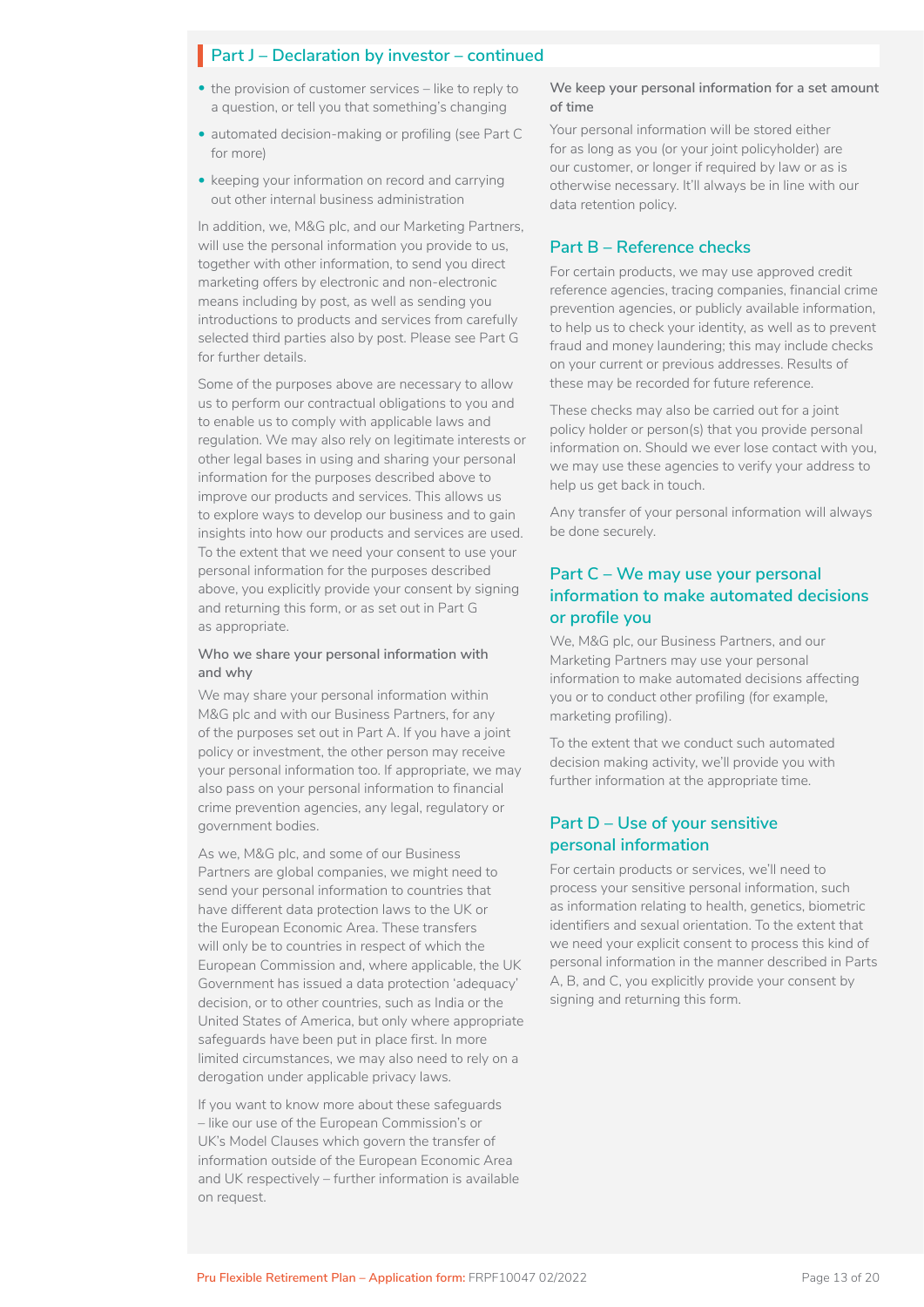#### **Part E – You're in control**

When it comes to how we use your personal information, you've got the right to:

- request a copy of your personal information for free (we may charge you for this if the request is manifestly unfounded or excessive)
- in certain circumstances request that we move your personal information to another organisation if you want us to
- request that we correct anything that's wrong, or complete any incomplete personal information
- ask us to delete your personal information if it is no longer needed for the purposes set out in Part A or if there is no other legal basis for the processing
- limit how we use your personal information or withdraw your consents (including automated decision making) you have given for the processing of your personal information
- object to us using your personal information for direct marketing (including related profiling) or other processing based on legitimate interests
- complain to a data protection authority or another independent regulator about how we're using it.

If you want to do any of these things, or would like an explanation as regards these rights, we've explained how you can get in touch in the Contact Us section.

If you do need to speak to us, it'll be useful to have to hand that the data controller of your personal information is Prudential UK. Prudential UK have also appointed a Data Protection Officer who can be reached at the address shown in the Contact Us section of this document.

We may monitor or record calls or any other communication we have with you. This might be for training, for security, or to help us check for quality.

#### **Part F – Acting on someone else's behalf?**

If you give us personal information about another person (or persons), we'll take that to mean they have appointed and authorised you to act on their behalf. This includes providing consent to:

- our processing of their personal information and sensitive personal information (as we've explained in Parts A, B, C, and D above)
- you getting any information protection notices on their behalf.

If for any reason you are concerned as to whether you are permitted to provide us with the other person's information, please contact us on the phone number below before sending us anything.

#### **Part G – Direct marketing**

We and M&G plc will still send you information by post about the Prudential UK and M&G plc's products and services and carefully selected third parties.

Additionally, from time to time, Prudential UK and M&G plc would like to contact you by electronic means with details about products, services and any special offers. Please note that any consent you give will not apply to M&G Investments Group and Prudential International Assurance plc as they operate their own customer databases and may contact you separately.

If you consent to us contacting you for this purpose by electronic means, please tick to say how we may contact you (tick as many or as few as you like):



And if you change your mind, and/or you would like to opt-out of receiving non-electronic direct marketing, it's easy to let us know. Just call us on 0800 000 000.

### **Contact us**

If you want to exercise your rights in Part E or if you require any other information about any other part of this notice, you can contact us in a number of different ways.

|             | Write to us at: Customer Service Centre |
|-------------|-----------------------------------------|
|             | Prudential                              |
|             | Lancing                                 |
|             | <b>BN158GB</b>                          |
| Call us on: | 0800 000 000                            |
| Or visit:   | pru.co.uk                               |

Prudential UK means The Prudential Assurance Company Limited, Prudential Distribution Limited, Prudential Life Time Mortgages Limited, Prudential Pensions Limited, and M&G Wealth Advice Limited as appropriate.

M&G plc means any affiliates of Prudential UK (including, Prudential International Assurance plc, PGDS (UK ONE) Limited, M&G Global Services Private Limited, M&G Investments Group, and Prudential Corporate Pensions Trustee Limited.

Business Partners means our service providers, accountants, auditors, IT service and platform providers, intermediaries, reinsurers, retrocessionaires, investment managers, agents, pension trustees (and other stakeholders), scheme advisors, introducers, selected third party financial and insurance product providers, and our legal advisers.

Marketing Partners means our service providers, intermediaries, pension trustees (and other stakeholders), scheme advisors, introducers and selected third party financial and insurance product providers.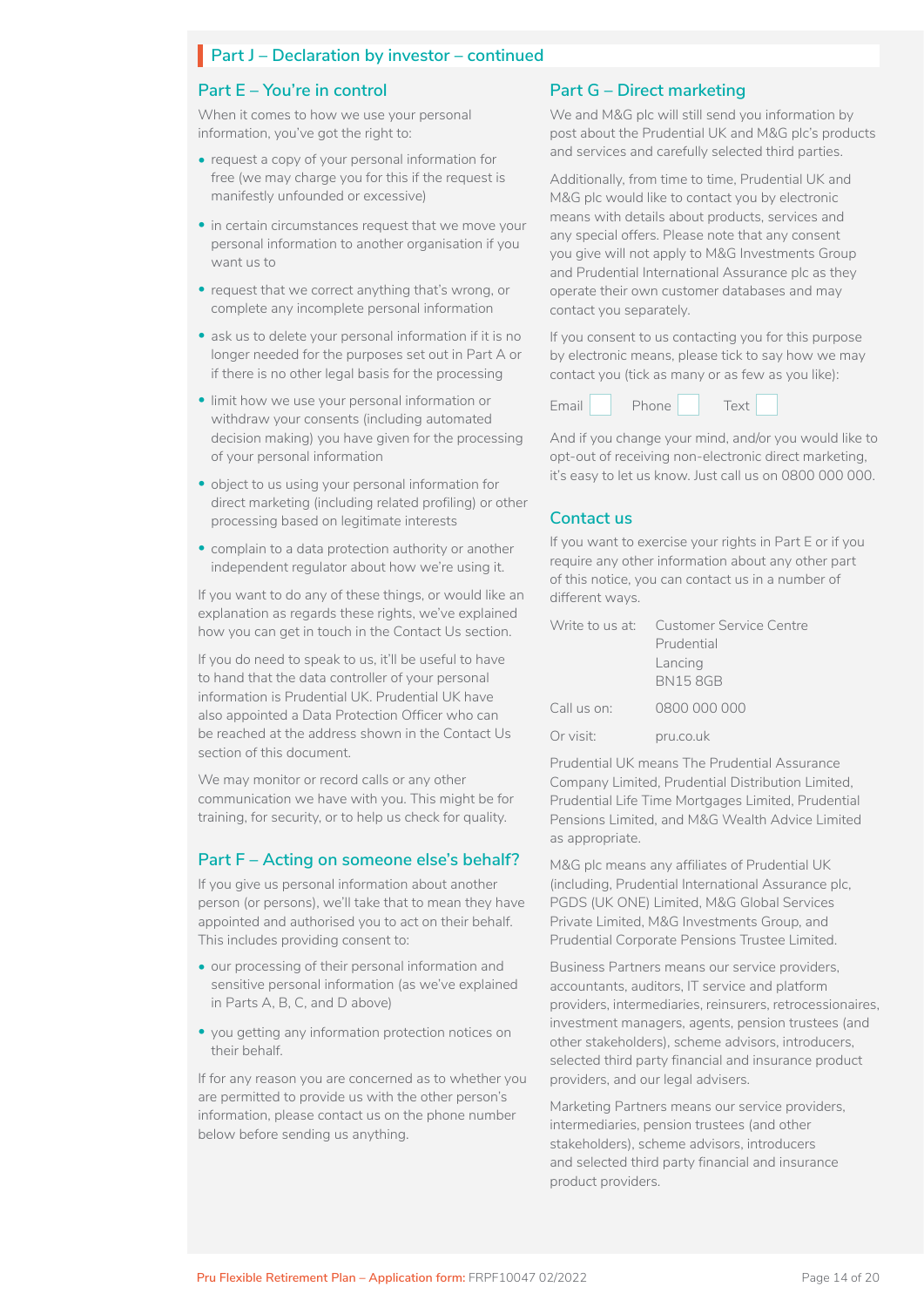**Please confirm if you have received free, impartial guidance from Pension Wise – the Government guidance service from MoneyHelper.**

Yes, I have used Pension Wise, the Government guidance service from MoneyHelper.

No, I have not used Pension Wise, the Government guidance service from MoneyHelper.

For your own benefit and protection, you need to read carefully the documentation provided before signing and returning this form. You should also read carefully any further documentation provided to you in the future. If there is anything you do not understand, please ask us for further information.

Signature of Investor Date and Date and Date Date and Date Date and Date Date and Date Date and Date Date and D

**Prudential As Administrator Agrees To Administer The Prudential Sal/M&G Personal Pension Scheme As Required By The Rules Of The Scheme.**

# **Part K – Declaration by employer**

**To be completed only if the employer is contributing to the plan or paying contributions on the applicant's behalf.**

1. We, as employer of the employee making this application, confirm our agreement to pay the contribution in accordance with this application to provide benefits in respect of the said individual.

2. We agree, having been so authorised by the employee, to deduct from payments of salary or wages, after all other deduction, his or her contribution, if any, net of tax relief at the basic rate in force at the time the contribution is paid to Prudential. We undertake to hold such contribution as agent for the said employee and, as agent, to pay these contributions together with our own contribution, if any, in accordance with this application to Prudential.

Signed for and on behalf of the employer Date Date Date Date

3. We will ensure that any employee contribution is paid to Prudential before the 19th of the month following deductions, if any, from the employee's pay (to meet the legislative "contribution monitoring" rules).

4. These agreements shall cease to operate if the employee leaves our employment or on such earlier date as we may decide. In either case, we will write to Prudential and the individual accordingly.



D | D | M | M | Y | Y | Y | Y

 $\Box$ 

□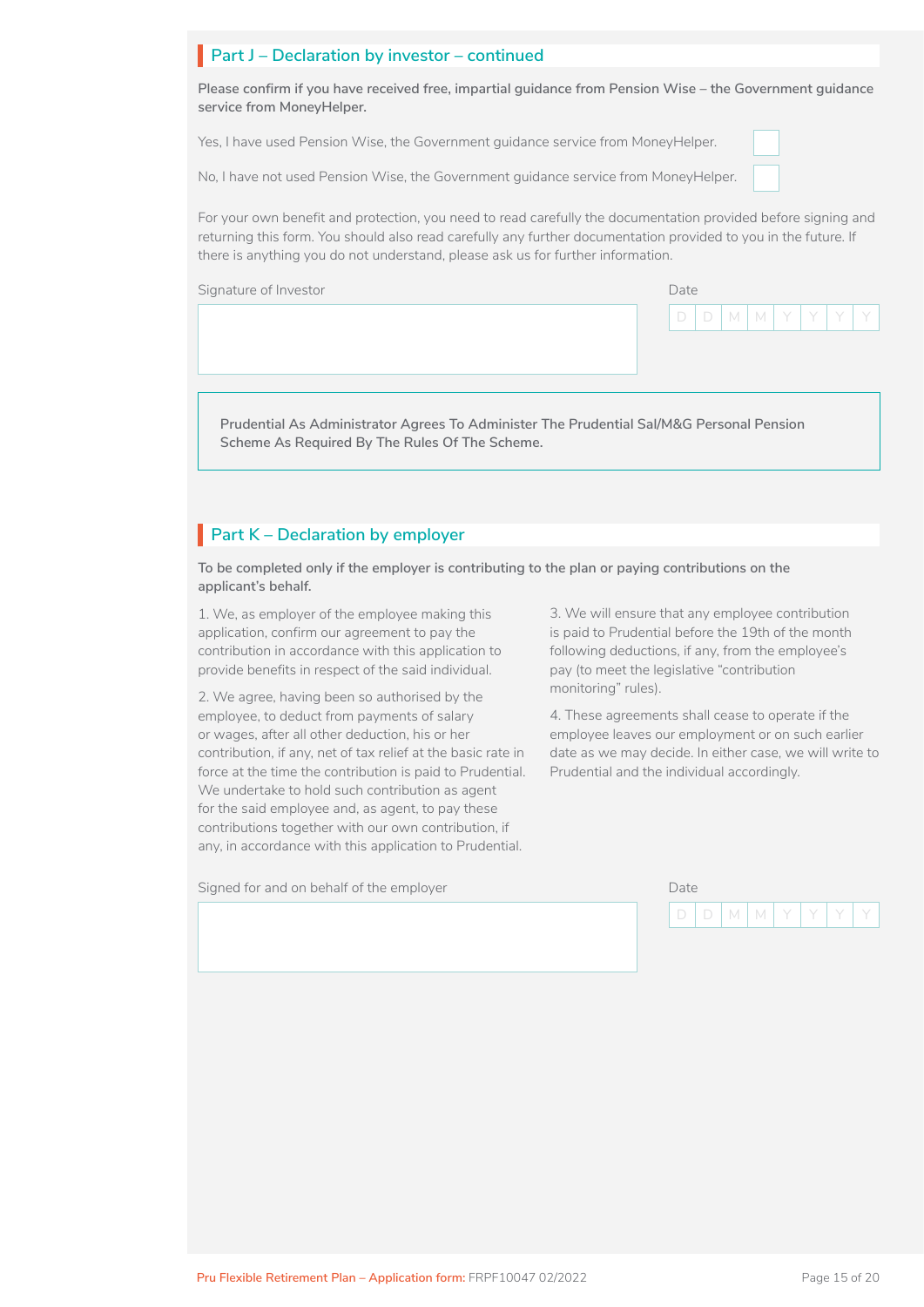|                                                                                     | For completion by financial adviser - other essential information - all sections should be completed |  |  |
|-------------------------------------------------------------------------------------|------------------------------------------------------------------------------------------------------|--|--|
| R.I. number<br>1. Your FCA number (Registered Individuals)                          |                                                                                                      |  |  |
|                                                                                     | or                                                                                                   |  |  |
|                                                                                     | $\overline{2}$<br>3<br>5<br>B<br>$\overline{4}$<br>e.g. A<br>С<br>$\mathbf 1$                        |  |  |
| Registered Individual's Forename                                                    |                                                                                                      |  |  |
| and                                                                                 |                                                                                                      |  |  |
| Registered Individual's Surname                                                     |                                                                                                      |  |  |
| 2. Your Agency details                                                              | not been provided.                                                                                   |  |  |
| Your Prudential (SAL) Agency Number<br>or                                           | Agency Name and Address Stamp                                                                        |  |  |
|                                                                                     |                                                                                                      |  |  |
| $\overline{2}$<br>3<br>$\mathbf 5$<br>$\times$<br>$\sqrt{4}$<br>$\mathbf 1$<br>e.g. |                                                                                                      |  |  |
|                                                                                     |                                                                                                      |  |  |
|                                                                                     |                                                                                                      |  |  |
|                                                                                     |                                                                                                      |  |  |
|                                                                                     |                                                                                                      |  |  |
| 3. Your Customer Reference Number (if any)                                          |                                                                                                      |  |  |

| <b>J. TOUT CUSTOMER INCRETENCE INQUIRER</b> (if ally) |  |
|-------------------------------------------------------|--|
|                                                       |  |
|                                                       |  |
|                                                       |  |

### **4. Routing instructions**

**You should ignore this section if the investor already has a plan – as your previous routing instructions will be followed. (Note: the Investor must always get the original certificate even where this is initially sent via someone else.)**

| Certificate of Membership to: | Copy Certificate to: |
|-------------------------------|----------------------|
| Investor                      | Investor             |
| You                           | You                  |
| Special destination*          | Special destination* |
| * Special destination - name  |                      |
| Address                       |                      |
|                               |                      |
|                               |                      |
|                               | Postcode             |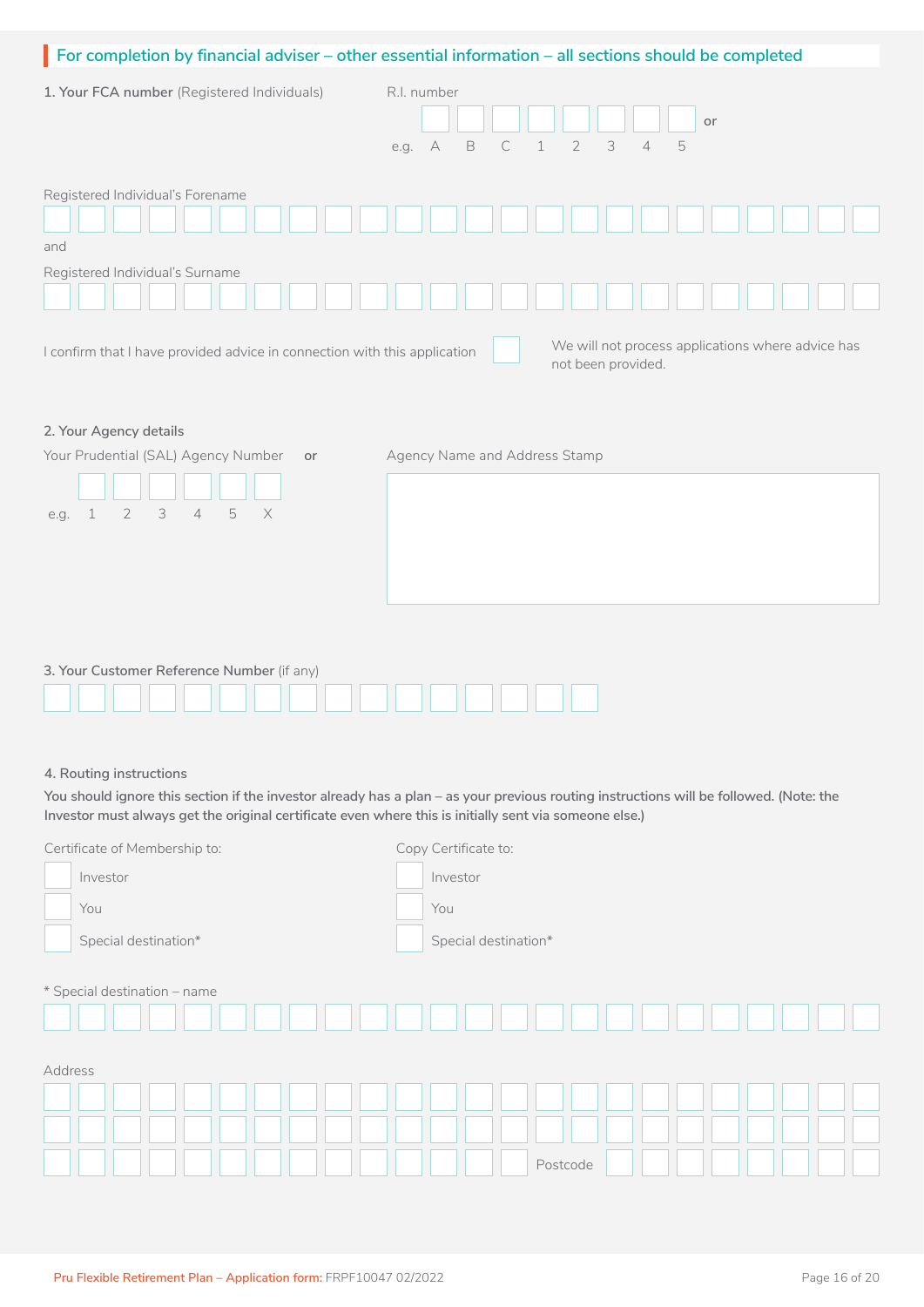# **For completion by financial adviser – other essential information – all sections should be completed** I

**Use of this address must have been authorised by the investor, to maintain client confidentiality.**

| Signature                     |                                           | Position in firm |                                           |
|-------------------------------|-------------------------------------------|------------------|-------------------------------------------|
|                               |                                           |                  |                                           |
| Name in block capitals        |                                           |                  |                                           |
|                               |                                           | Date             | $D$ $M$ $M$<br>$\Box$<br>Y<br>Y<br>Y<br>Y |
|                               |                                           |                  |                                           |
| For Prudential use only       |                                           |                  |                                           |
| Cheque Acknowledgement Number |                                           |                  |                                           |
| Date Stamp                    |                                           |                  |                                           |
|                               |                                           |                  |                                           |
|                               |                                           |                  |                                           |
| Cheque Amount                 | $\ensuremath{\mathop{\mathsf{E}}}\xspace$ |                  |                                           |
| SD Agreed by                  |                                           |                  |                                           |
| AMC adj                       |                                           | $\%$             |                                           |
|                               |                                           |                  |                                           |
| $\mathbb{A}\mathbb{M}$        |                                           |                  |                                           |
| AOI                           |                                           |                  |                                           |
|                               |                                           |                  |                                           |
|                               |                                           |                  |                                           |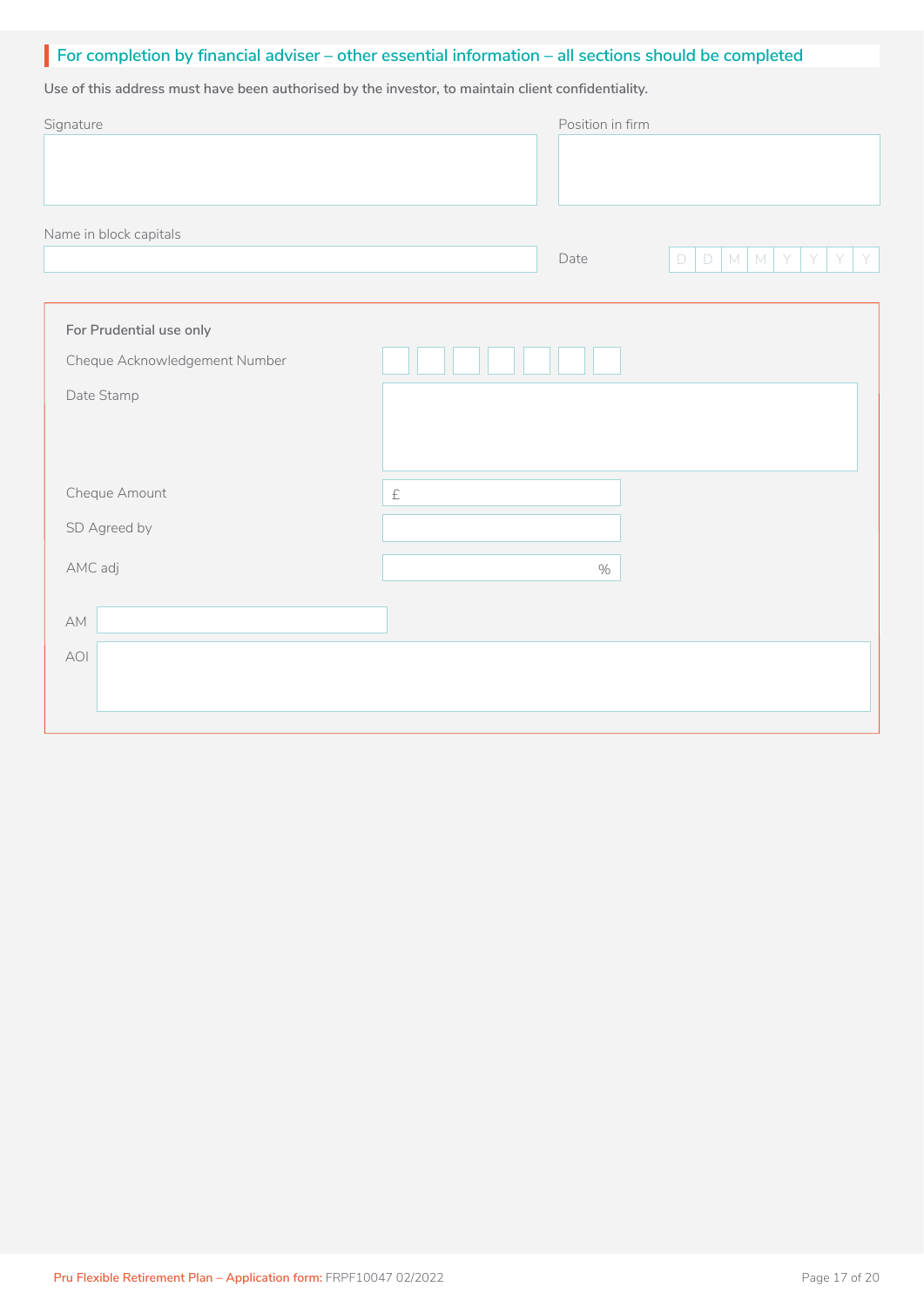| Notes |  |
|-------|--|
|       |  |
|       |  |
|       |  |
|       |  |
|       |  |
|       |  |
|       |  |
|       |  |
|       |  |
|       |  |
|       |  |
|       |  |
|       |  |
|       |  |
|       |  |
|       |  |
|       |  |
|       |  |
|       |  |
|       |  |
|       |  |
|       |  |
|       |  |
|       |  |
|       |  |
|       |  |